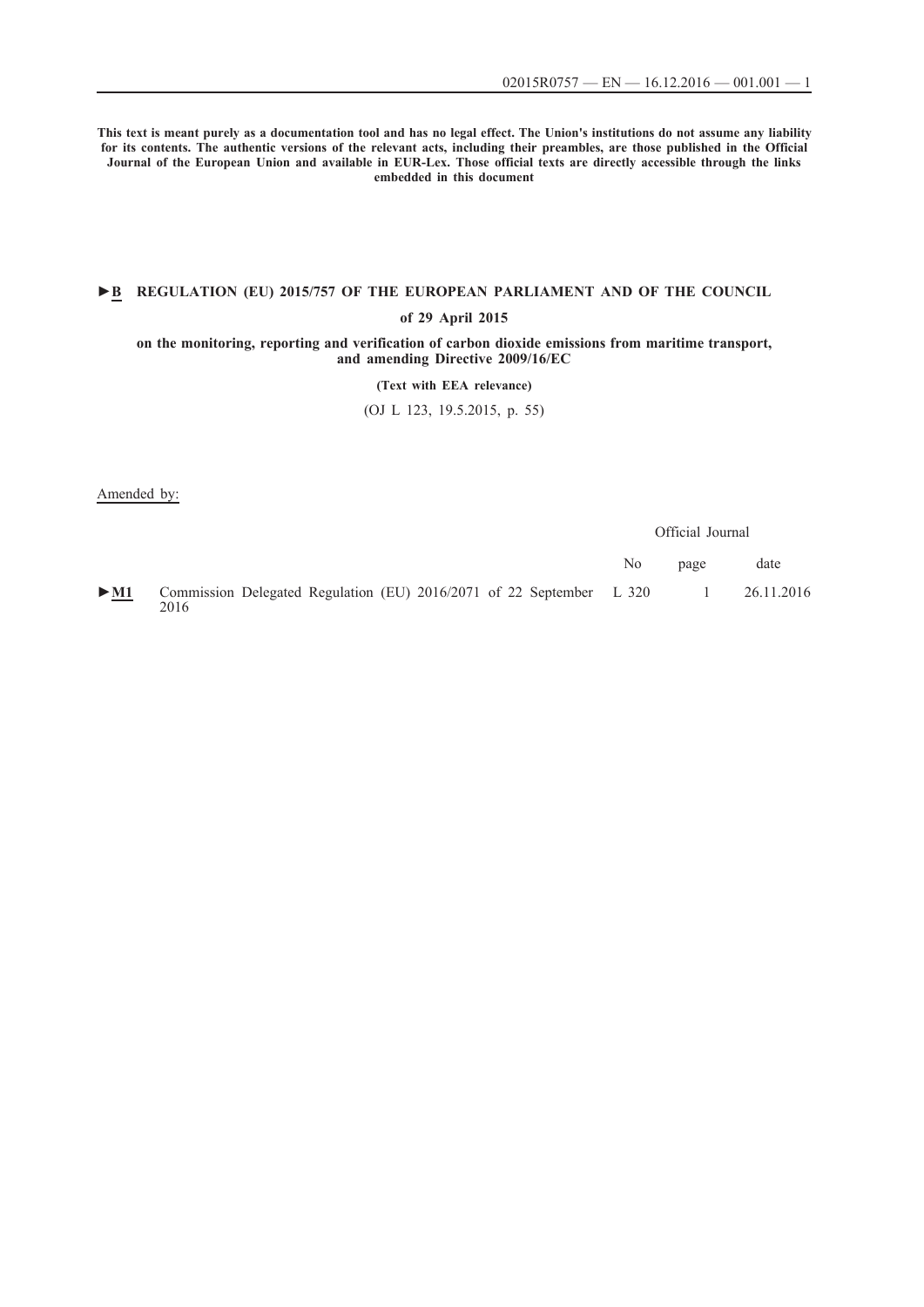### **REGULATION (EU) 2015/757 OF THE EUROPEAN PARLIAMENT AND OF THE COUNCIL**

### **of 29 April 2015**

**on the monitoring, reporting and verification of carbon dioxide emissions from maritime transport, and amending Directive 2009/16/EC**

**(Text with EEA relevance)**

#### CHAPTER I

# **GENERAL PROVISIONS**

#### *Article 1*

#### **Subject matter**

This Regulation lays down rules for the accurate monitoring, reporting and verification of carbon dioxide  $(CO<sub>2</sub>)$  emissions and of other relevant information from ships arriving at, within or departing from ports under the jurisdiction of a Member State, in order to promote the reduction of  $CO<sub>2</sub>$  emissions from maritime transport in a cost effective manner.

#### *Article 2*

#### **Scope**

1. This Regulation applies to ships above 5 000 gross tonnage in respect of  $CO<sub>2</sub>$  emissions released during their voyages from their last port of call to a port of call under the jurisdiction of a Member State and from a port of call under the jurisdiction of a Member State to their next port of call, as well as within ports of call under the jurisdiction of a Member State.

2. This Regulation does not apply to warships, naval auxiliaries, fishcatching or fish-processing ships, wooden ships of a primitive build, ships not propelled by mechanical means, or government ships used for non-commercial purposes.

## *Article 3*

### **Definitions**

For the purposes of this Regulation, the following definitions apply:

- (a) 'CO<sub>2</sub> emissions' means the release of  $CO<sub>2</sub>$  into the atmosphere by ships;
- (b) 'port of call' means the port where a ship stops to load or unload cargo or to embark or disembark passengers; consequently, stops for the sole purposes of refuelling, obtaining supplies, relieving the crew, going into dry-dock or making repairs to the ship and/or its equipment, stops in port because the ship is in need of assistance or in distress, ship-to-ship transfers carried out outside ports, and stops for the sole purpose of taking shelter from adverse weather or rendered necessary by search and rescue activities are excluded;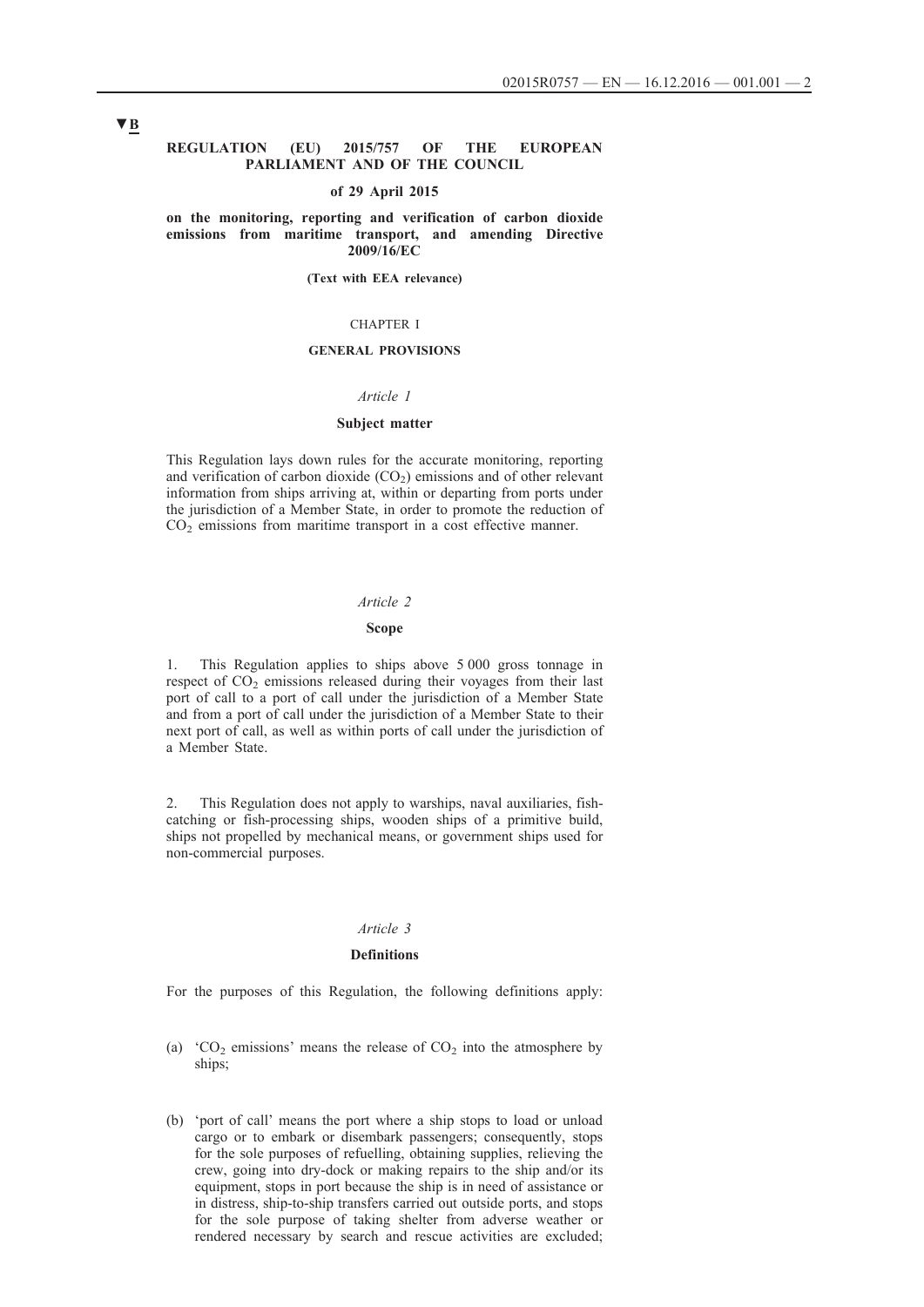- (c) 'voyage' means any movement of a ship that originates from or terminates in a port of call and that serves the purpose of transporting passengers or cargo for commercial purposes;
- (d) 'company' means the shipowner or any other organisation or person, such as the manager or the bareboat charterer, which has assumed the responsibility for the operation of the ship from the shipowner;
- (e) 'gross tonnage' (GT) means the gross tonnage calculated in accordance with the tonnage measurement regulations contained in Annex I to the International Convention on Tonnage Measurement of Ships, adopted by the International Maritime Organization (IMO) in London on 23 June 1969, or any successor convention;
- (f) 'verifier' means a legal entity carrying out verification activities which is accredited by a national accreditation body pursuant to Regulation (EC) No 765/2008 and this Regulation;
- (g) 'verification' means the activities carried out by a verifier to assess the conformity of the documents transmitted by the company with the requirements of this Regulation;
- (h) 'document of compliance' means a document specific to a ship, issued to a company by a verifier, which confirms that that ship has complied with the requirements of this Regulation for a specific reporting period;
- (i) 'other relevant information' means information related to  $CO<sub>2</sub>$ emissions from the consumption of fuels, to transport work and to the energy efficiency of ships, which enables the analysis of emission trends and the assessment of ships' performances;
- (j) 'emission factor' means the average emission rate of a greenhouse gas relative to the activity data of a source stream, assuming complete oxidation for combustion and complete conversion for all other chemical reactions;
- (k) 'uncertainty' means a parameter, associated with the result of the determination of a quantity, that characterises the dispersion of the values that could reasonably be attributed to the particular quantity, including the effects of systematic as well as of random factors, expressed as a percentage, and describes a confidence interval around the mean value comprising 95 % of inferred values taking into account any asymmetry of the distribution of values;
- (l) 'conservative' means that a set of assumptions is defined in order to ensure that no under-estimation of annual emissions or overestimation of distances or amounts of cargo carried occurs;
- (m) 'reporting period' means one calendar year during which  $CO<sub>2</sub>$ emissions have to be monitored and reported. For voyages starting and ending in two different calendar years, the monitoring and reporting data shall be accounted under the first calendar year concerned;
- (n) 'ship at berth' means a ship which is securely moored or anchored in a port falling under the jurisdiction of a Member State while it is loading, unloading or hotelling, including the time spent when not engaged in cargo operations;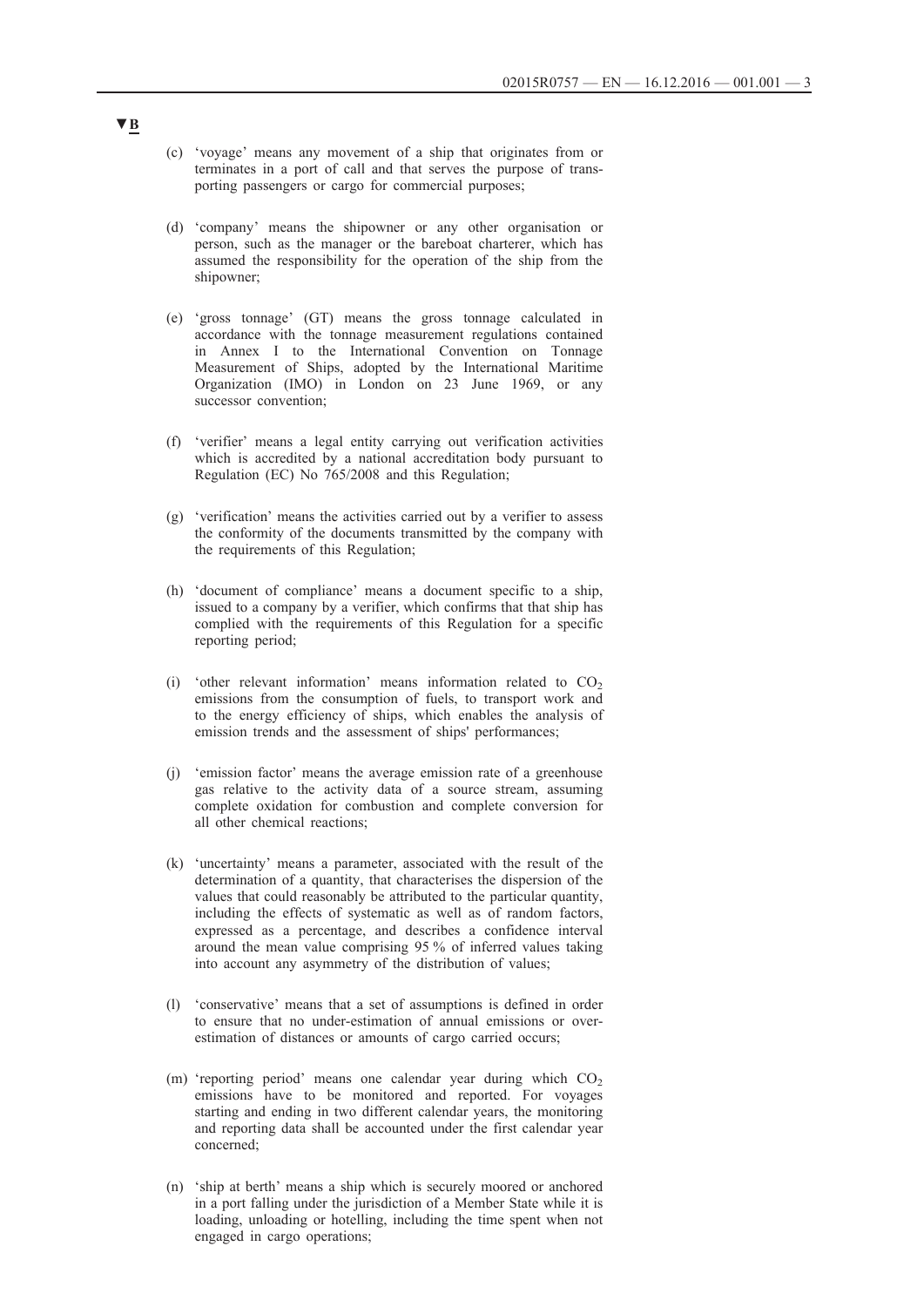(o) 'ice class' means the notation assigned to the ship by the competent national authorities of the flag State or an organisation recognised by that State, showing that the ship has been designed for navigation in sea-ice conditions.

# CHAPTER II

### **MONITORING AND REPORTING**

### *SECTION 1*

### *Principles and methods for monitoring and reporting*

#### *Article 4*

### **Common principles for monitoring and reporting**

1. In accordance with Articles 8 to 12, companies shall, for each of their ships, monitor and report on the relevant parameters during a reporting period. They shall carry out that monitoring and reporting within all ports under the jurisdiction of a Member State and for any voyages to or from a port under the jurisdiction of a Member State.

2. Monitoring and reporting shall be complete and cover  $CO<sub>2</sub>$ emissions from the combustion of fuels, while the ships are at sea as well as at berth. Companies shall apply appropriate measures to prevent any data gaps within the reporting period.

3. Monitoring and reporting shall be consistent and comparable over time. To that end, companies shall use the same monitoring methodologies and data sets subject to modifications assessed by the verifier.

4. Companies shall obtain, record, compile, analyse and document monitoring data, including assumptions, references, emission factors and activity data, in a transparent manner that enables the reproduction of the determination of  $CO<sub>2</sub>$  emissions by the verifier.

5. Companies shall ensure that the determination of  $CO<sub>2</sub>$  emissions is neither systematically nor knowingly inaccurate. They shall identify and reduce any source of inaccuracies.

6. Companies shall enable reasonable assurance of the integrity of the  $CO<sub>2</sub>$  emission data to be monitored and reported.

Companies shall endeavour to take account of the recommendations included in the verification reports issued pursuant to Article 13(3) or (4) in their subsequent monitoring and reporting.

#### *Article 5*

#### Methods for monitoring CO<sub>2</sub> emissions and other relevant **information**

1. For the purposes of Article 4(1), (2) and (3), companies shall, for each of their ships, determine the  $CO<sub>2</sub>$  emissions in accordance with any of the methods set out in Annex I, and monitor other relevant information in accordance with the rules set out in Annex II or adopted pursuant to it.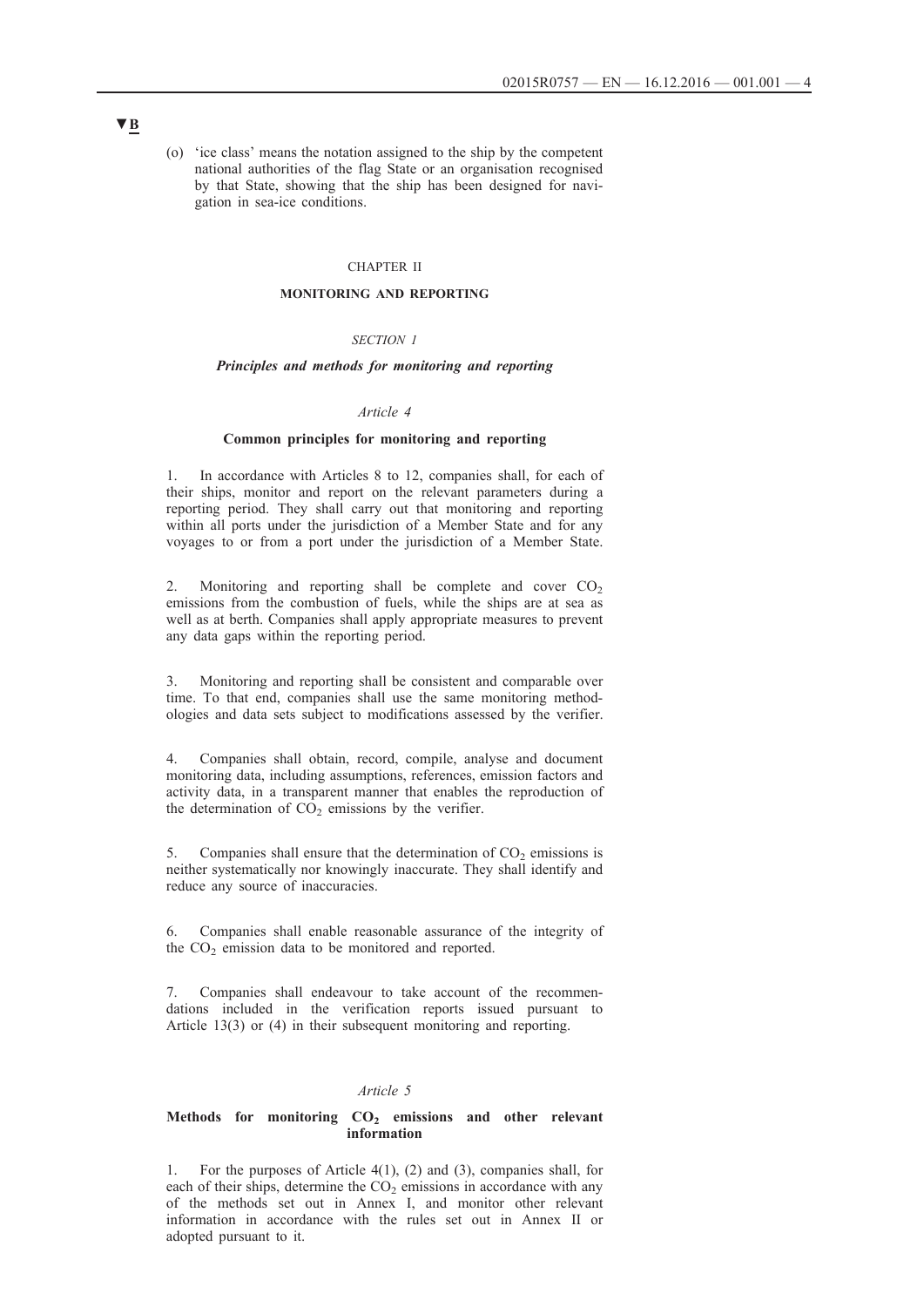2. The Commission shall be empowered to adopt delegated acts in accordance with Article 23 to amend the methods set out in Annex I and the rules set out in Annex II, in order to take into account relevant international rules as well as international and European standards. The Commission shall be also empowered to adopt delegated acts in accordance with Article 23 to amend Annexes I and II in order to refine the elements of the monitoring methods set out therein, in the light of technological and scientific developments.

### *SECTION 2*

#### *Monitoring plan*

# *Article 6*

# **Content and submission of the monitoring plan**

1. By 31 August 2017, companies shall submit to the verifiers a monitoring plan for each of their ships indicating the method chosen to monitor and report CO<sub>2</sub> emissions and other relevant information.

2. Notwithstanding paragraph 1, for ships falling under the scope of this Regulation for the first time after 31 August 2017, the company shall submit a monitoring plan to the verifier without undue delay and no later than two months after each ship's first call in a port under the jurisdiction of a Member State.

3. The monitoring plan shall consist of a complete and transparent documentation of the monitoring method for the ship concerned and shall contain at least the following elements:

- (a) the identification and type of the ship, including its name, its IMO identification number, its port of registry or home port, and the name of the shipowner;
- (b) the name of the company and the address, telephone and e-mail details of a contact person;
- (c) a description of the following  $CO<sub>2</sub>$  emission sources on board the ship: main engines, auxiliary engines, gas turbines, boilers and inert gas generators, and the fuel types used;
- (d) a description of the procedures, systems and responsibilities used to update the list of  $CO<sub>2</sub>$  emission sources over the reporting period;
- (e) a description of the procedures used to monitor the completeness of the list of voyages;
- (f) a description of the procedures for monitoring the fuel consumption of the ship, including:
	- (i) the method chosen from among those set out in Annex I for calculating the fuel consumption of each  $CO<sub>2</sub>$  emission source, including, where applicable, a description of the measuring equipment used,
	- (ii) the procedures for the measurement of fuel uplifts and fuel in tanks, a description of the measuring equipment used and the procedures for recording, retrieving, transmitting and storing information regarding measurements, as applicable,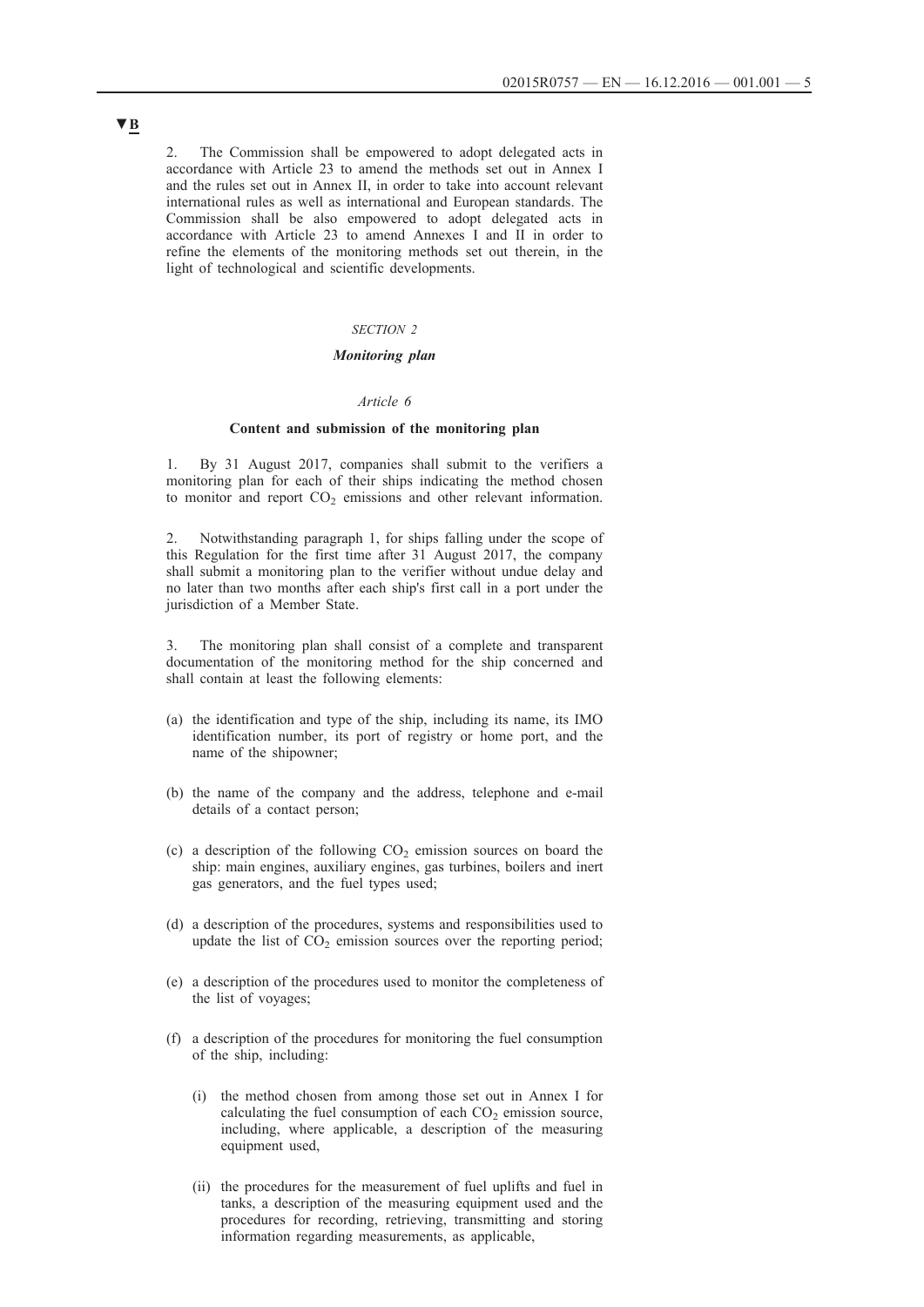- (iii) the method chosen for the determination of density, where applicable.
- (iv) a procedure to ensure that the total uncertainty of fuel measurements is consistent with the requirements of this Regulation, where possible referring to national laws, clauses in customer contracts or fuel supplier accuracy standards;
- (g) single emission factors used for each fuel type, or in the case of alternative fuels, the methodologies for determining the emission factors, including the methodology for sampling, methods of analysis and a description of the laboratories used, with the ISO 17025 accreditation of those laboratories, if any;
- (h) a description of the procedures used for determining activity data per voyage, including:
	- (i) the procedures, responsibilities and data sources for determining and recording the distance,
	- (ii) the procedures, responsibilities, formulae and data sources for determining and recording the cargo carried and the number of passengers, as applicable,
	- (iii) the procedures, responsibilities, formulae and data sources for determining and recording the time spent at sea between the port of departure and the port of arrival;
- (i) a description of the method to be used to determine surrogate data for closing data gaps;
- (j) a revision record sheet to record all the details of the revision history.

4. The monitoring plan may also contain information on the ice class of the ship and/or the procedures, responsibilities, formulae and data sources for determining and recording the distance travelled and the time spent at sea when navigating through ice.

5. Companies shall use standardised monitoring plans based on templates. Those templates, including the technical rules for their uniform application, shall be determined by the Commission by means of implementing acts. Those implementing acts shall be adopted in accordance with the examination procedure referred to in Article 24(2).

# *Article 7*

### **Modifications of the monitoring plan**

1. Companies shall check regularly, and at least annually, whether a ship's monitoring plan reflects the nature and functioning of the ship and whether the monitoring methodology can be improved.

2. Companies shall modify the monitoring plan in any of the following situations: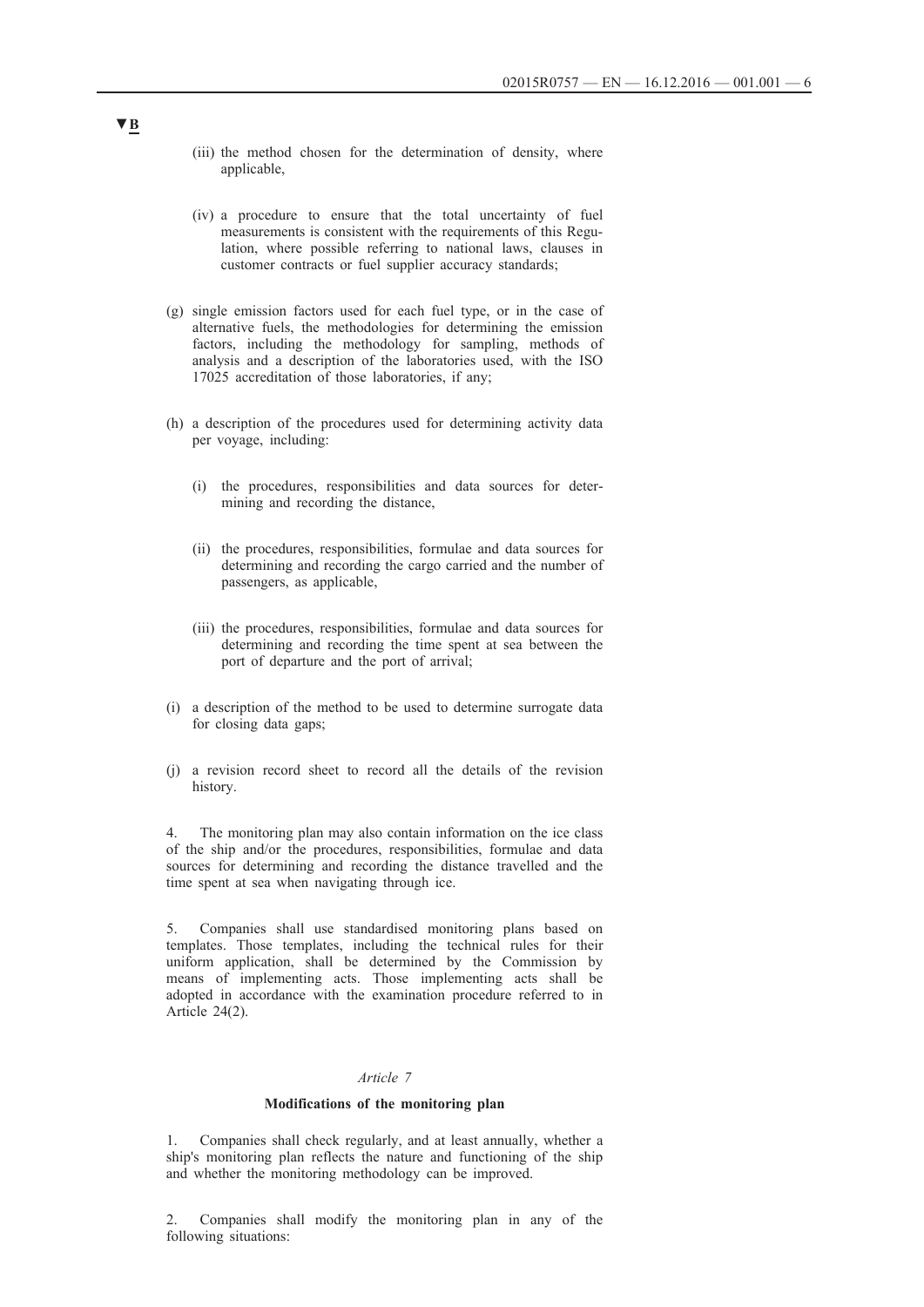- (a) where a change of company occurs;
- (b) where new  $CO<sub>2</sub>$  emissions occur due to new emission sources or due to the use of new fuels not yet contained in the monitoring plan;
- (c) where a change in availability of data, due to the use of new types of measuring equipment, new sampling methods or analysis methods, or for other reasons, may affect the accuracy of the determination of  $CO<sub>2</sub>$  emissions;
- (d) where data resulting from the monitoring method applied has been found to be incorrect;
- (e) where any part of the monitoring plan is identified as not being in conformity with the requirements of this Regulation and the company is required to revise it pursuant to Article 13(1).

3. Companies shall notify to the verifiers without undue delay any proposals for modification of the monitoring plan.

Modifications of the monitoring plan under points (b), (c) and (d) of paragraph 2 of this Article shall be subject to assessment by the verifier in accordance with Article 13(1). Following the assessment, the verifier shall notify the company whether those modifications are in conformity.

### *SECTION 3*

#### *Monitoring of CO2 emissions and other relevant information*

### *Article 8*

### **Monitoring of activities within a reporting period**

From 1 January 2018, companies shall, based on the monitoring plan assessed in accordance with Article 13(1), monitor  $CO<sub>2</sub>$  emissions for each ship on a per-voyage and an annual basis by applying the appropriate method for determining  $CO<sub>2</sub>$  emissions among those set out in Part B of Annex I and by calculating  $CO<sub>2</sub>$  emissions in accordance with Part A of Annex I.

#### *Article 9*

#### **Monitoring on a per-voyage basis**

1. Based on the monitoring plan assessed in accordance with Article 13(1), for each ship arriving in or departing from, and for each voyage to or from, a port under a Member State's jurisdiction, companies shall monitor in accordance with Part A of Annex I and Part A of Annex II the following parameters:

- (a) port of departure and port of arrival including the date and hour of departure and arrival;
- (b) amount and emission factor for each type of fuel consumed in total;
- (c)  $CO<sub>2</sub>$  emitted;
- (d) distance travelled;
- (e) time spent at sea;
- (f) cargo carried;
- (g) transport work.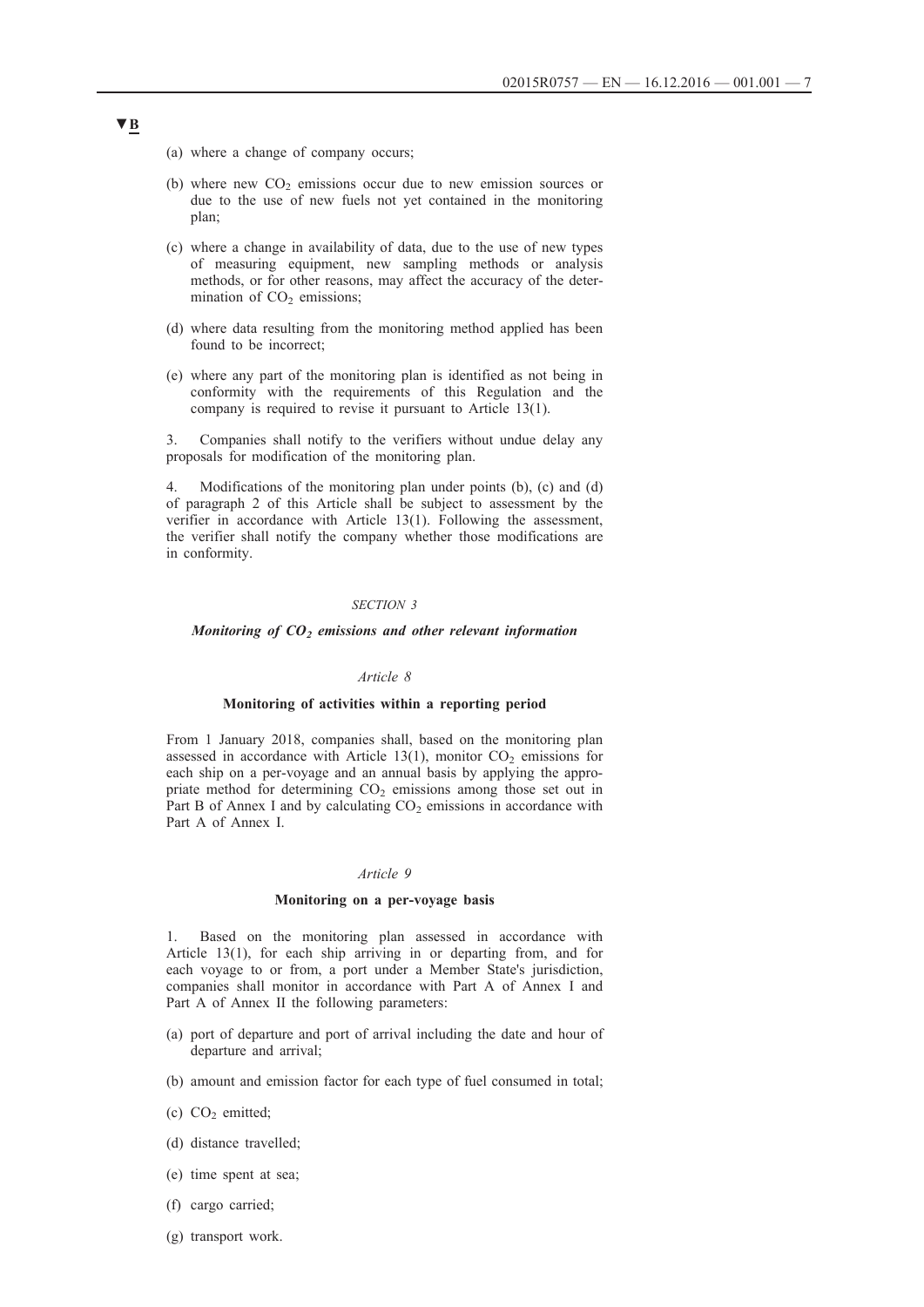Companies may also monitor information relating to the ship's ice class and to navigation through ice, where applicable.

2. By way of derogation from paragraph 1 of this Article and without prejudice to Article 10, a company shall be exempt from the obligation to monitor the information referred to in paragraph 1 of this Article on a per-voyage basis in respect of a specified ship, if:

- (a) all of the ship's voyages during the reporting period either start from or end at a port under the jurisdiction of a Member State; and
- (b) the ship, according to its schedule, performs more than 300 voyages during the reporting period.

#### *Article 10*

### **Monitoring on an annual basis**

Based on the monitoring plan assessed in accordance with Article 13(1), for each ship and for each calendar year, companies shall monitor in accordance with Part A of Annex I and with Part B of Annex II the following parameters:

- (a) amount and emission factor for each type of fuel consumed in total;
- (b) total aggregated  $CO<sub>2</sub>$  emitted within the scope of this Regulation;
- (c) aggregated  $CO<sub>2</sub>$  emissions from all voyages between ports under a Member State's jurisdiction;
- (d) aggregated  $CO<sub>2</sub>$  emissions from all voyages which departed from ports under a Member State's jurisdiction;
- (e) aggregated  $CO<sub>2</sub>$  emissions from all voyages to ports under a Member State's jurisdiction;
- (f)  $CO<sub>2</sub>$  emissions which occurred within ports under a Member State's jurisdiction at berth;
- (g) total distance travelled;
- (h) total time spent at sea;
- (i) total transport work;
- (j) average energy efficiency.

Companies may monitor information relating to the ship's ice class and to navigation through ice, where applicable.

Companies may also monitor fuel consumed and  $CO<sub>2</sub>$  emitted, differentiating on the basis of other criteria defined in the monitoring plan.

#### *SECTION 4*

#### *Reporting*

#### *Article 11*

### **Content of the emissions report**

1. From 2019, by 30 April of each year, companies shall submit to the Commission and to the authorities of the flag States concerned, an emissions report concerning the  $CO<sub>2</sub>$  emissions and other relevant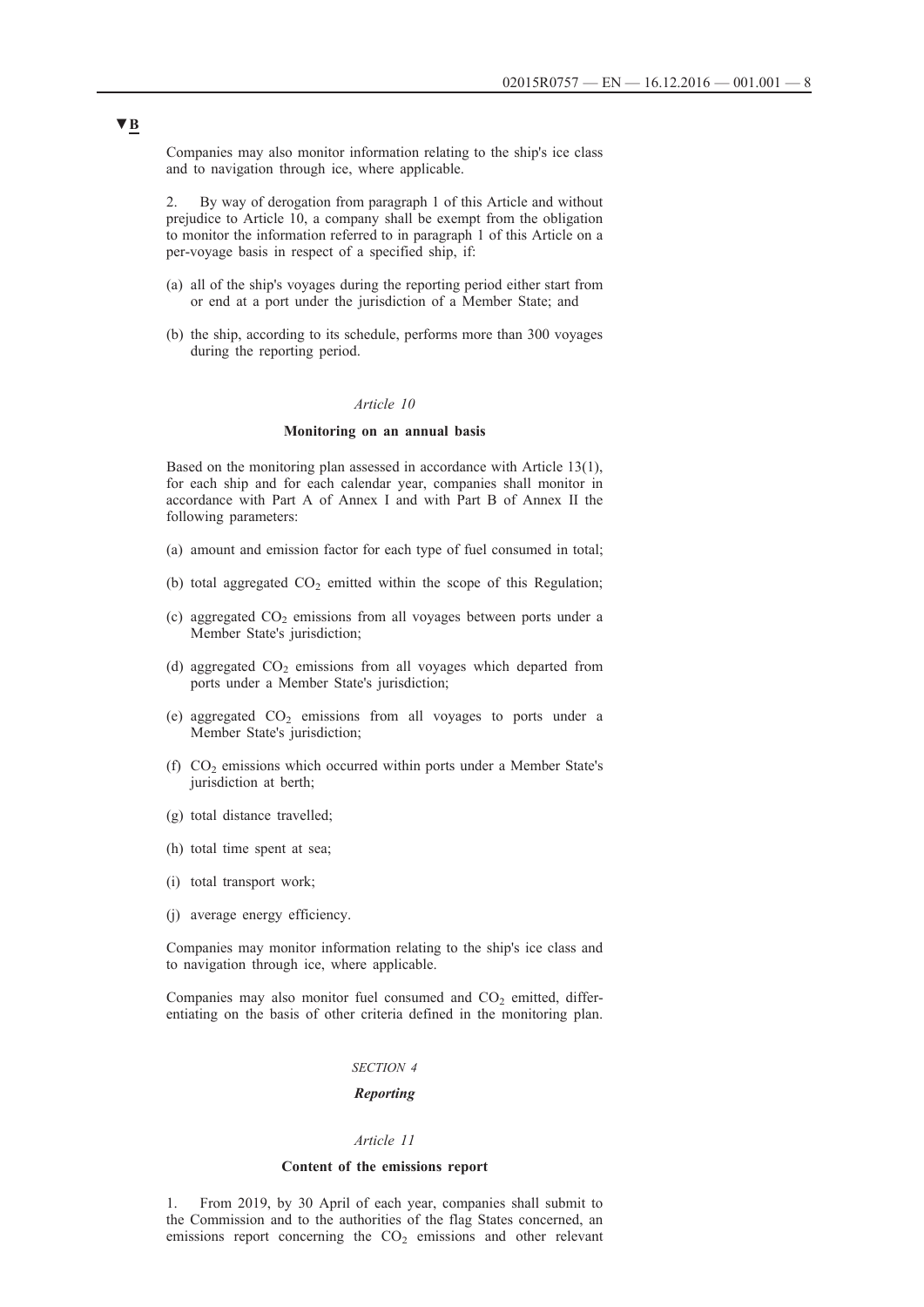information for the entire reporting period for each ship under their responsibility, which has been verified as satisfactory by a verifier in accordance with Article 13.

2. Where there is a change of company, the new company shall ensure that each ship under its responsibility complies with the requirements of this Regulation in relation to the entire reporting period during which it takes responsibility for the ship concerned.

3. Companies shall include in the emissions report the following information:

(a) data identifying the ship and the company, including:

- (i) name of the ship,
- (ii) IMO identification number,
- (iii) port of registry or home port,
- (iv) ice class of the ship, if included in the monitoring plan,
- (v) technical efficiency of the ship (the Energy Efficiency Design Index (EEDI) or the Estimated Index Value (EIV) in accordance with IMO Resolution MEPC.215 (63), where applicable),
- (vi) name of the shipowner,
- (vii) address of the shipowner and its principal place of business,
- (viii) name of the company (if not the shipowner),
- (ix) address of the company (if not the shipowner) and its principal place of business,
- (x) address, telephone and e-mail details of a contact person;
- (b) the identity of the verifier that assessed the emissions report;
- (c) information on the monitoring method used and the related level of uncertainty;
- (d) the results from annual monitoring of the parameters in accordance with Article 10.

#### *Article 12*

#### **Format of the emissions report**

1. The emissions report shall be submitted using automated systems and data exchange formats, including electronic templates.

2. The Commission shall determine, by means of implementing acts, technical rules establishing the data exchange formats, including the electronic templates. Those implementing acts shall be adopted in accordance with the examination procedure referred to in Article 24(2).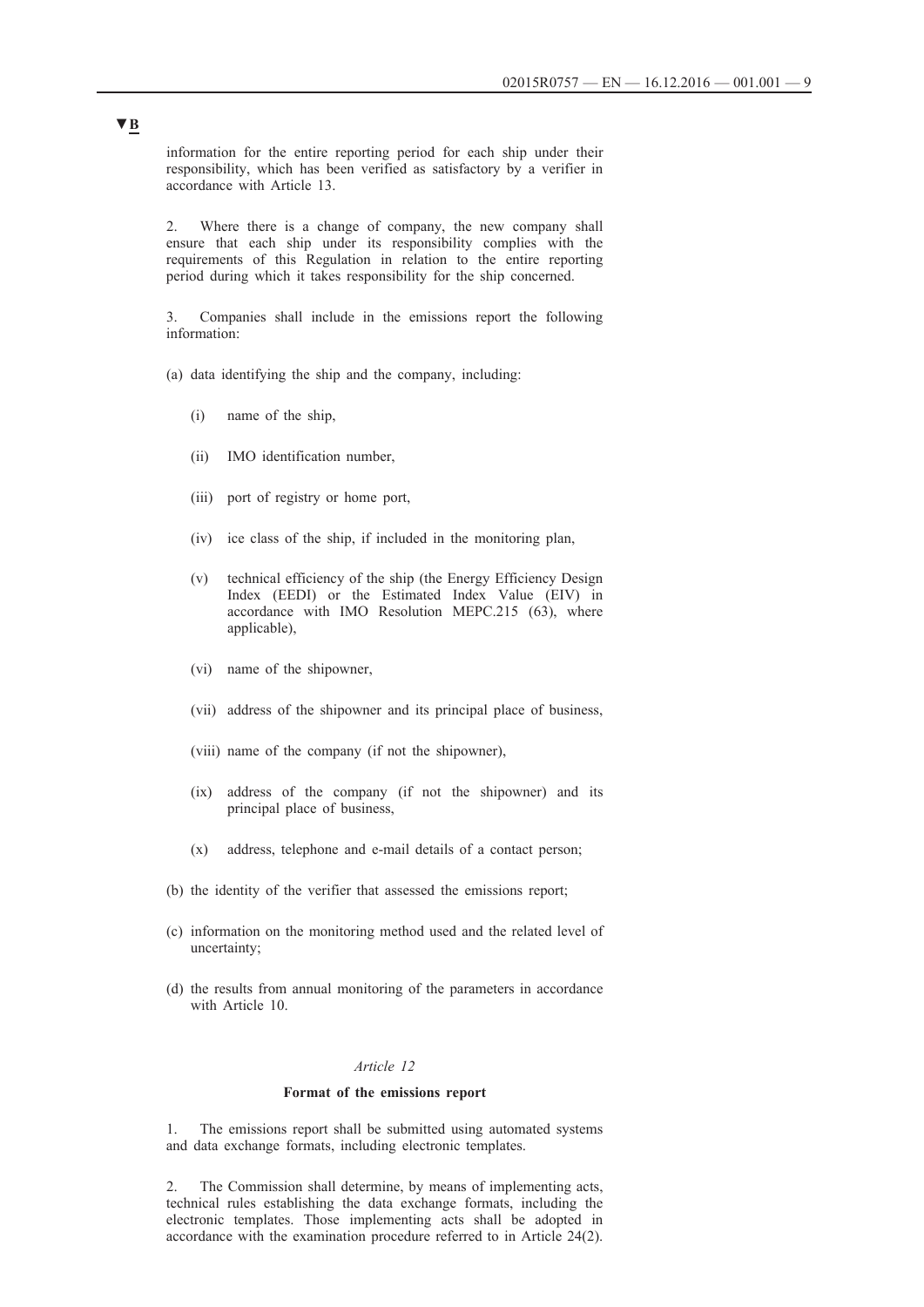#### CHAPTER III

#### **VERIFICATION AND ACCREDITATION**

#### *Article 13*

#### **Scope of verification activities and verification report**

1. The verifier shall assess the conformity of the monitoring plan with the requirements laid down in Articles 6 and 7. Where the verifier's assessment identifies non-conformities with those requirements, the company concerned shall revise its monitoring plan accordingly and submit the revised plan for a final assessment by the verifier before the reporting period starts. The company shall agree with the verifier on the timeframe necessary to introduce those revisions. That timeframe shall in any event not extend beyond the beginning of the reporting period.

2. The verifier shall assess the conformity of the emissions report with the requirements laid down in Articles 8 to 12 and Annexes I and II.

In particular the verifier shall assess whether the  $CO<sub>2</sub>$  emissions and other relevant information included in the emissions report have been determined in accordance with Articles 8, 9 and 10 and the monitoring plan.

3. Where the verification assessment concludes, with reasonable assurance from the verifier, that the emissions report is free from material misstatements, the verifier shall issue a verification report stating that the emissions report has been verified as satisfactory. The verification report shall specify all issues relevant to the work carried out by the verifier.

Where the verification assessment concludes that the emissions report includes misstatements or non-conformities with the requirements of this Regulation, the verifier shall inform the company thereof in a timely manner. The company shall then correct the misstatements or non-conformities so as to enable the verification process to be completed in time and shall submit to the verifier the revised emissions report and any other information that was necessary to correct the non-conformities identified. In its verification report, the verifier shall state whether the misstatements or non-conformities identified during the verification assessment have been corrected by the company. Where the communicated misstatements or nonconformities have not been corrected and, individually or combined, lead to material misstatements, the verifier shall issue a verification report stating that the emissions report does not comply with this Regulation.

#### *Article 14*

#### **General obligations and principles for the verifiers**

The verifier shall be independent from the company or from the operator of a ship and shall carry out the activities required under this Regulation in the public interest. For that purpose, neither the verifier nor any part of the same legal entity shall be a company or ship operator, the owner of a company, or be owned by them, nor shall the verifier have relations with the company that could affect its independence and impartiality.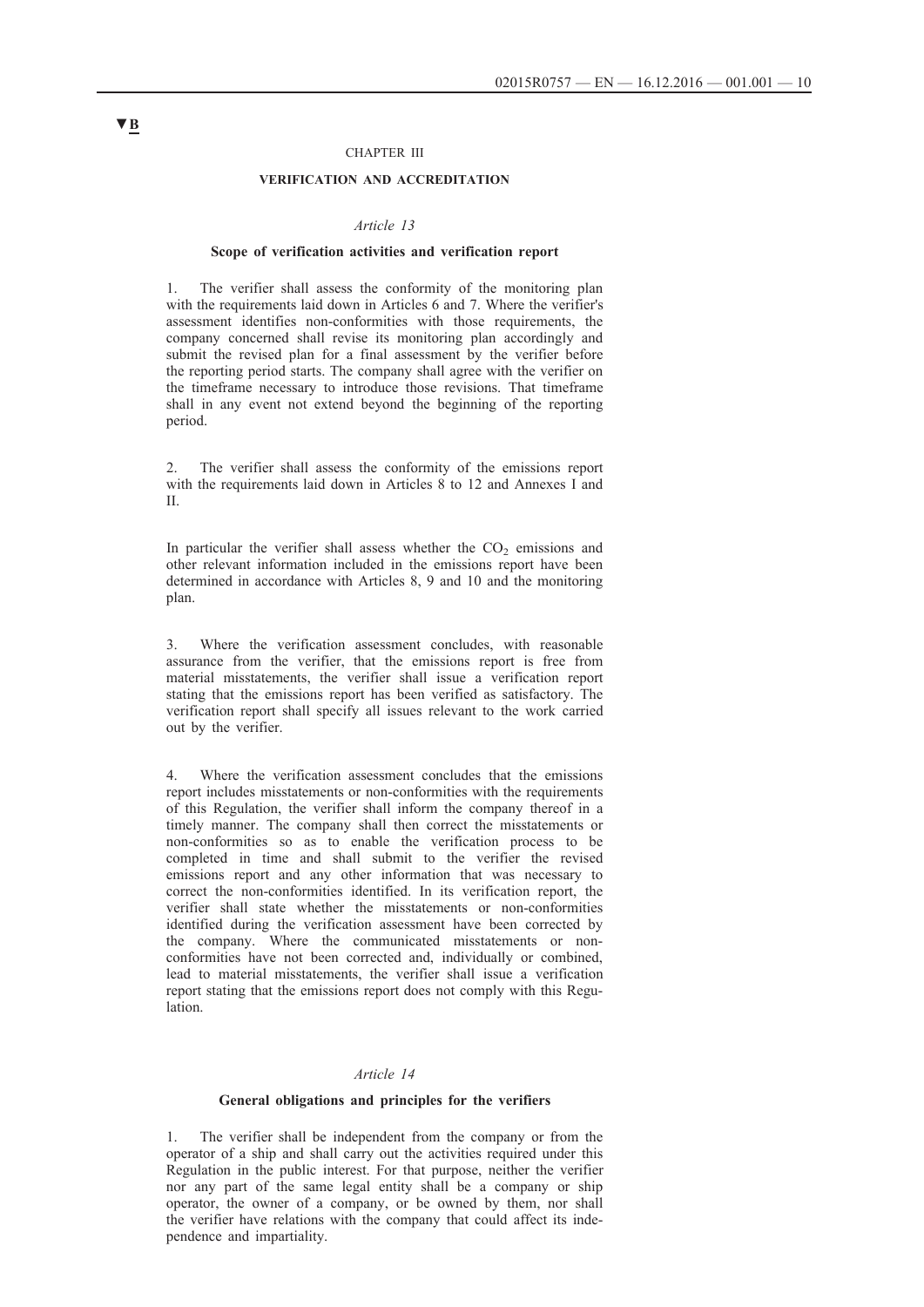2. When considering the verification of the emissions report and of the monitoring procedures applied by the company, the verifier shall assess the reliability, credibility and accuracy of the monitoring systems and of the reported data and information relating to  $CO<sub>2</sub>$  emissions, in particular:

- (a) the attribution of fuel consumption to voyages;
- (b) the reported fuel consumption data and related measurements and calculations;
- (c) the choice and the employment of emission factors;
- (d) the calculations leading to the determination of the overall  $CO<sub>2</sub>$ emissions;
- (e) the calculations leading to the determination of the energy efficiency.

3. The verifier shall only consider emissions reports submitted in accordance with Article 12 if reliable and credible data and information enable the  $CO<sub>2</sub>$  emissions to be determined with a reasonable degree of certainty and provided that the following are ensured:

- (a) the reported data are coherent in relation to estimated data that are based on ship tracking data and characteristics such as the installed engine power;
- (b) the reported data are free of inconsistencies, in particular when comparing the total volume of fuel purchased annually by each ship and the aggregate fuel consumption during voyages;
- (c) the collection of the data has been carried out in accordance with the applicable rules; and
- (d) the relevant records of the ship are complete and consistent.

#### *Article 15*

#### **Verification procedures**

1. The verifier shall identify potential risks related to the monitoring and reporting process by comparing reported  $CO<sub>2</sub>$  emissions with estimated data based on ship tracking data and characteristics such as the installed engine power. Where significant deviations are found, the verifier shall carry out further analyses.

The verifier shall identify potential risks related to the different calculation steps by reviewing all data sources and methodologies used.

3. The verifier shall take into consideration any effective risk control methods applied by the company to reduce levels of uncertainty associated with the accuracy specific to the monitoring methods used.

4. The company shall provide the verifier with any additional information that enables it to carry out the verification procedures. The verifier may conduct spot-checks during the verification process to determine the reliability of reported data and information.

5. The Commission shall be empowered to adopt delegated acts in accordance with Article 23, in order to further specify the rules for the verification activities referred to in this Regulation. When adopting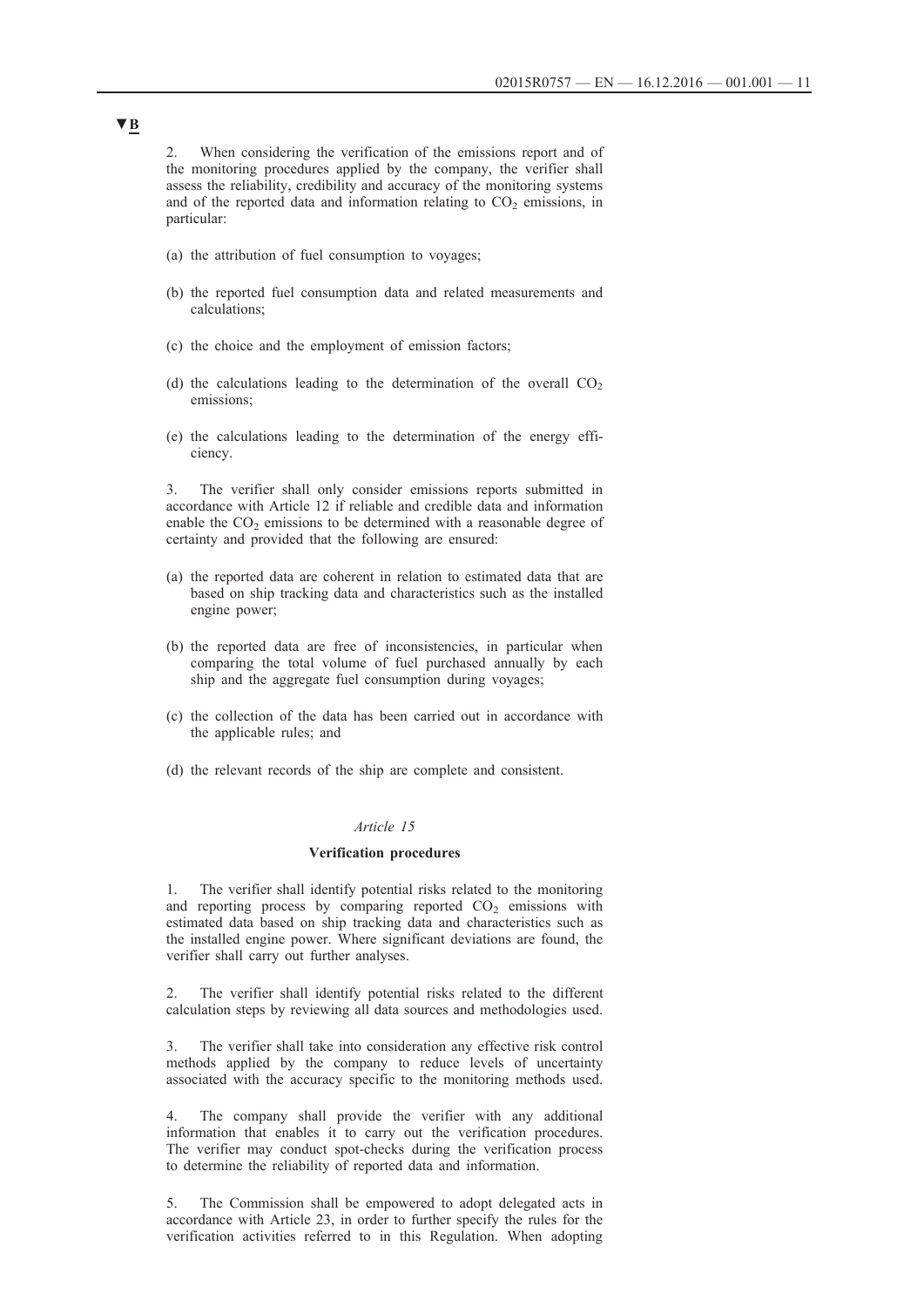these acts, the Commission shall take into account the elements set out in Part A of Annex III. The rules specified in those delegated acts shall be based on the principles for verification provided for in Article 14 and on relevant internationally accepted standards.

### *Article 16*

# **Accreditation of verifiers**

1. Verifiers that assess the monitoring plans and the emissions reports, and issue verification reports and documents of compliance referred to in this Regulation shall be accredited for activities under the scope of this Regulation by a national accreditation body pursuant to Regulation (EC) No 765/2008.

2. Where no specific provisions concerning the accreditation of verifiers are laid down in this Regulation, the relevant provisions of Regulation (EC) No 765/2008 shall apply.

3. The Commission shall be empowered to adopt delegated acts in accordance with Article 23, in order to further specify the methods of accreditation of verifiers. When adopting these acts, the Commission shall take into account the elements set out in Part B of Annex III. The methods specified in those delegated acts shall be based on the principles for verification provided for in Article 14 and on relevant internationally accepted standards.

#### CHAPTER IV

#### **COMPLIANCE AND PUBLICATION OF INFORMATION**

### *Article 17*

#### **Document of compliance**

1. Where the emissions report fulfils the requirements set out in Articles 11 to 15 and those in Annexes I and II, the verifier shall issue, on the basis of the verification report, a document of compliance for the ship concerned.

2. The document of compliance shall include the following information:

- (a) identity of the ship (name, IMO identification number and port of registry or home port);
- (b) name, address and principal place of business of the shipowner;
- (c) identity of the verifier;
- (d) date of issue of the document of compliance, its period of validity and the reporting period it refers to.

3. Documents of compliance shall be valid for the period of 18 months after the end of the reporting period.

4. The verifier shall inform the Commission and the authority of the flag State, without delay, of the issuance of any document of compliance. The verifier shall transmit the information referred to in paragraph 2 using automated systems and data exchange formats, including electronic templates.

5. The Commission shall determine, by means of implementing acts, technical rules for the data exchange formats, including the electronic templates. Those implementing acts shall be adopted in accordance with the examination procedure referred to in Article 24(2).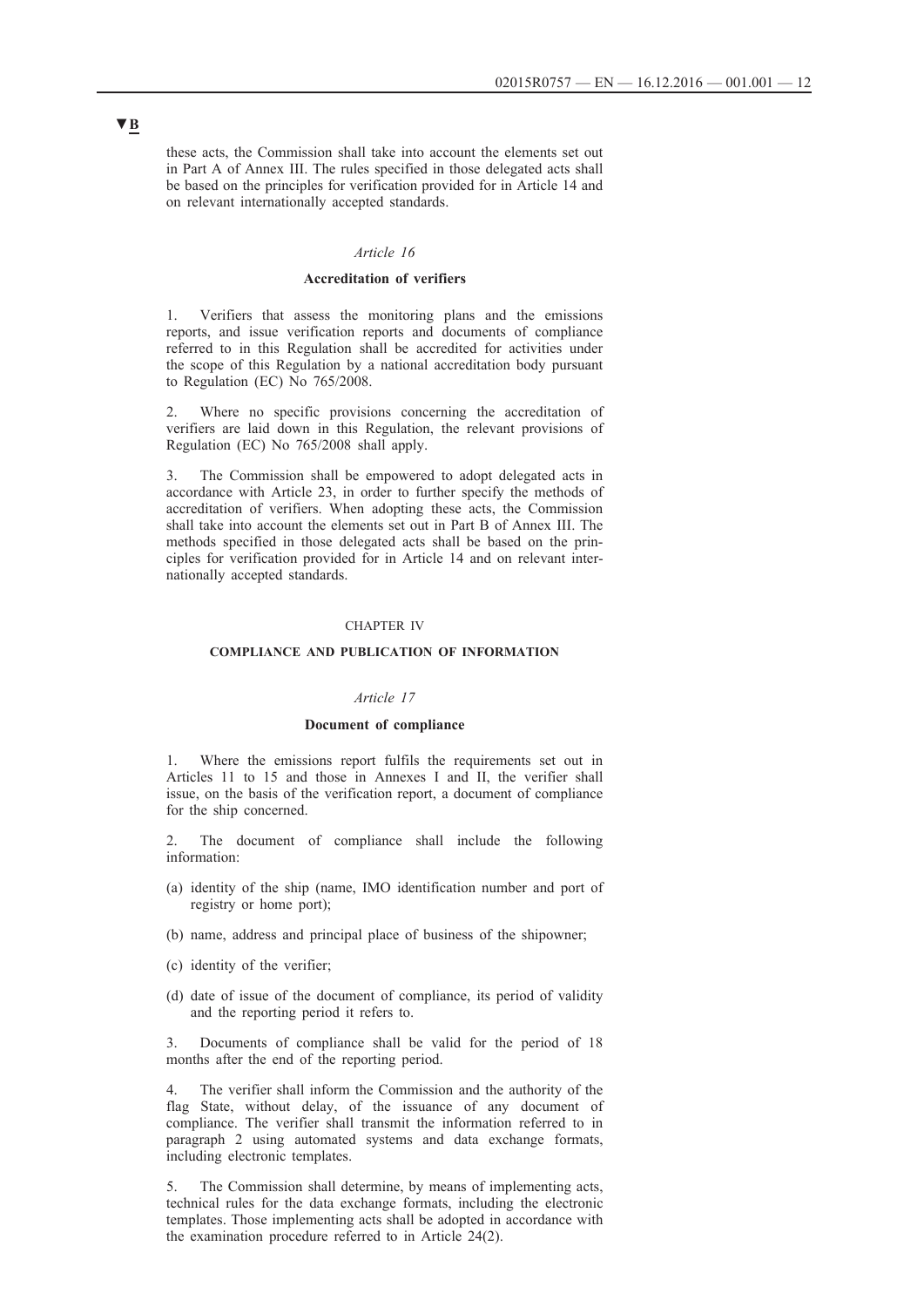### *Article 18*

# **Obligation to carry a valid document of compliance on board**

By 30 June of the year following the end of a reporting period, ships arriving at, within or departing from a port under the jurisdiction of a Member State, and which have carried out voyages during that reporting period, shall carry on board a valid document of compliance.

### *Article 19*

### **Compliance with monitoring and reporting requirements and inspections**

1. Based on the information published in accordance with Article 21(1), each Member State shall take all the measures necessary to ensure compliance with the monitoring and reporting requirements set out in Articles 8 to 12 by ships flying its flag. Member States shall regard the fact that a document of compliance has been issued for the ship concerned, in accordance with Article 17(4), as evidence of such compliance.

2. Each Member State shall ensure that any inspection of a ship in a port under its jurisdiction carried out in accordance with Directive 2009/16/EC includes checking that a valid document of compliance is carried on board.

3. For each ship in respect of which the information referred to in points (i) and (j) of Article 21(2), is not available at the time when it enters a port under the jurisdiction of a Member State, the Member State concerned may check that a valid document of compliance is carried on board.

# *Article 20*

#### **Penalties, information exchange and expulsion order**

1. Member States shall set up a system of penalties for failure to comply with the monitoring and reporting obligations set out in Articles 8 to 12 and shall take all the measures necessary to ensure that those penalties are imposed. The penalties provided for shall be effective, proportionate and dissuasive. Member States shall notify those provisions to the Commission by 1 July 2017, and shall notify to the Commission without delay any subsequent amendments.

2. Member States shall establish an effective exchange of information and effective cooperation between their national authorities responsible for ensuring compliance with monitoring and reporting obligations or, where applicable, their authorities entrusted with penalty procedures. National penalty procedures against a specified ship by any Member State shall be notified to the Commission, the European Maritime Safety Agency (EMSA), to the other Member States and to the flag State concerned.

3. In the case of ships that have failed to comply with the monitoring and reporting requirements for two or more consecutive reporting periods and where other enforcement measures have failed to ensure compliance, the competent authority of the Member State of the port of entry may issue an expulsion order which shall be notified to the Commission, EMSA, the other Member States and the flag State concerned. As a result of the issuing of such an expulsion order,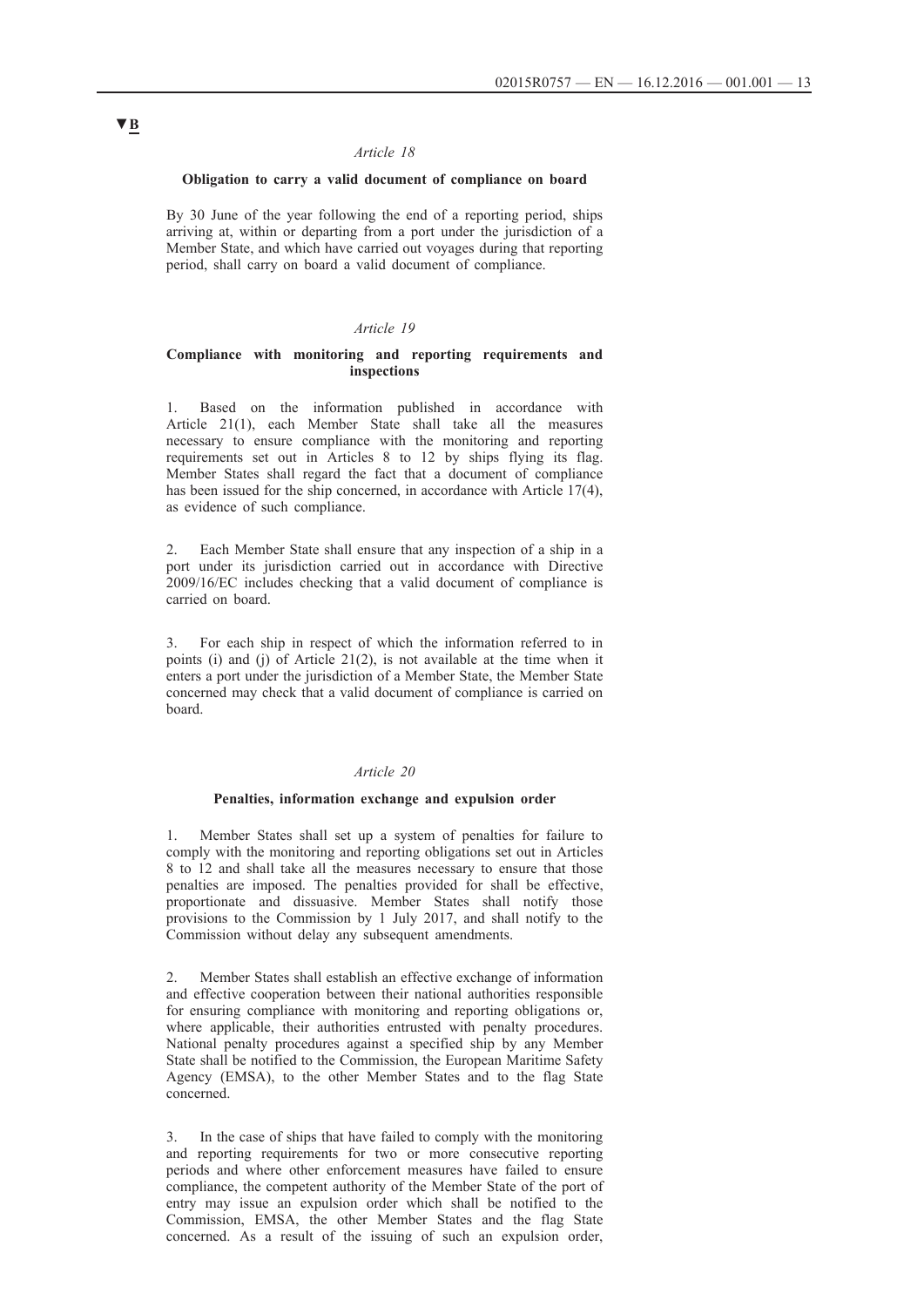every Member State shall refuse entry of the ship concerned into any of its ports until the company fulfils its monitoring and reporting obligations in accordance with Articles 11 and 18. The fulfilment of those obligations shall be confirmed by the notification of a valid document of compliance to the competent national authority which issued the expulsion order. This paragraph shall be without prejudice to international maritime rules applicable in the case of ships in distress.

4. The shipowner or operator of a ship or its representative in the Member States shall have the right to an effective remedy before a court or tribunal against an expulsion order and shall be properly informed thereof by the competent authority of the Member State of the port of entry. Member States shall establish and maintain appropriate procedures for this purpose.

5. Any Member State without maritime ports in its territory and which has closed its national ship register or has no ships flying its flag that fall within the scope of this Regulation, and as long as no such ships are flying its flag, may derogate from the provisions of this Article. Any Member State that intends to avail itself of that derogation shall notify the Commission at the latest on 1 July 2015. Any subsequent change shall also be communicated to the Commission.

# *Article 21*

# **Publication of information and Commission report**

1. By 30 June each year, the Commission shall make publicly available the information on  $CO<sub>2</sub>$  emissions reported in accordance with Article 11 as well as the information set out in paragraph 2 of this Article.

2. The Commission shall include the following in the information to be made publicly available:

- (a) the identity of the ship (name, IMO identification number and port of registry or home port);
- (b) the technical efficiency of the ship (EEDI or EIV, where applicable);
- (c) the annual  $CO<sub>2</sub>$  emissions;
- (d) the annual total fuel consumption for voyages;
- (e) the annual average fuel consumption and  $CO<sub>2</sub>$  emissions per distance travelled of voyages;
- (f) the annual average fuel consumption and  $CO<sub>2</sub>$  emissions per distance travelled and cargo carried on voyages;
- (g) the annual total time spent at sea in voyages;
- (h) the method applied for monitoring;
- (i) the date of issue and the expiry date of the document of compliance;
- (j) the identity of the verifier that assessed the emissions report;
- (k) any other information monitored and reported on a voluntary basis in accordance with Article 10.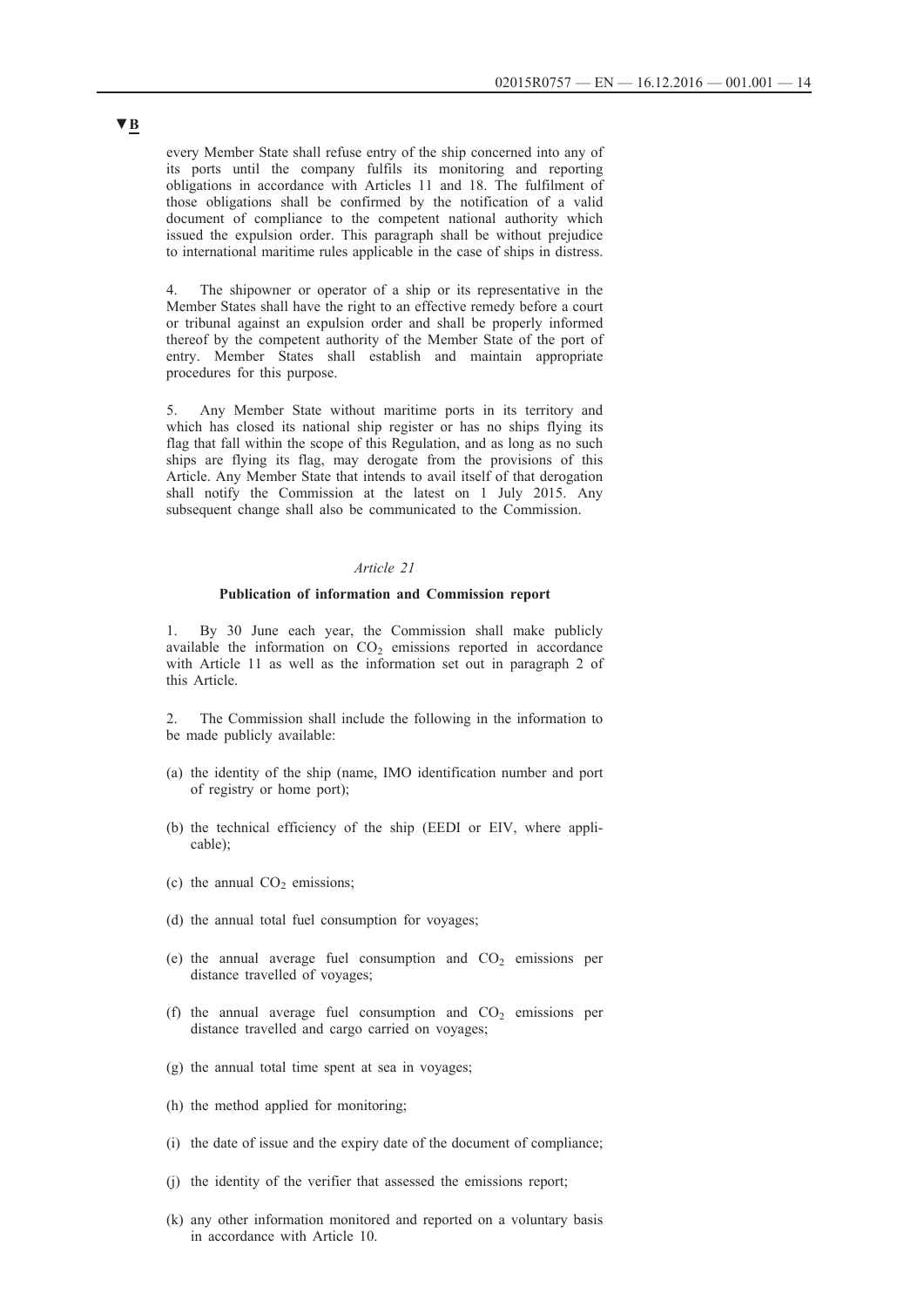3. Where, due to specific circumstances, disclosure of a category of aggregated data under paragraph 2, which does not relate to  $CO<sub>2</sub>$ emissions, would exceptionally undermine the protection of commercial interests deserving protection as a legitimate economic interest overriding the public interest in disclosure pursuant to Regulation (EC) No  $1367/2006$  of the European Parliament and of the Council  $(1)$ , a different level of aggregation of that specific data shall be applied, at the request of the company, so as to protect such interests. Where application of a different level of aggregation is not possible, the Commission shall not make those data publicly available.

4. The Commission shall publish an annual report on  $CO<sub>2</sub>$  emissions and other relevant information from maritime transport, including aggregated and explained results, with the aim of informing the public and allowing for an assessment of the  $CO<sub>2</sub>$  emissions and the energy efficiency of maritime transport per size, type of ships, activity, or any other category deemed relevant.

5. The Commission shall assess every two years the maritime transport sector's overall impact on the global climate including through non- $CO_2$ -related emissions or effects.

6. Within the framework of its mandate, EMSA shall assist the Commission in its work to comply with this Article and Articles 12 and 17 of this Regulation, in accordance with Regulation (EC) No 1406/2002 of the European Parliament and of the Council (2).

# CHAPTER V

#### **INTERNATIONAL COOPERATION**

#### *Article 22*

#### **International cooperation**

1. The Commission shall inform the IMO and other relevant international bodies on a regular basis of the implementation of this Regulation, without prejudice to the distribution of competences or to decision-making procedures as provided for in the Treaties.

2. The Commission and, where relevant, the Member States shall maintain technical exchange with third countries, in particular the further development of monitoring methods, the organisation of reporting and the verification of emissions reports.

3. In the event that an international agreement on a global monitoring, reporting and verification system for greenhouse gas emissions or on global measures to reduce greenhouse gas emissions from maritime transport is reached, the Commission shall review this Regulation and shall, if appropriate, propose amendments to this Regulation in order to ensure alignment with that international agreement.

<sup>(1)</sup> Regulation (EC) No 1367/2006 of the European Parliament and of the Council of 6 September 2006 on the application of the provisions of the Aarhus Convention on Access to Information, Public Participation in Decision-making and Access to Justice in Environmental Matters to Community institutions and bodies (OJ L 264, 25.9.2006, p. 13).

<sup>(2)</sup> Regulation (EC) No 1406/2002 of the European Parliament and of the Council of 27 June 2002 establishing a European Maritime Safety Agency (OJ L 208, 5.8.2002, p. 1).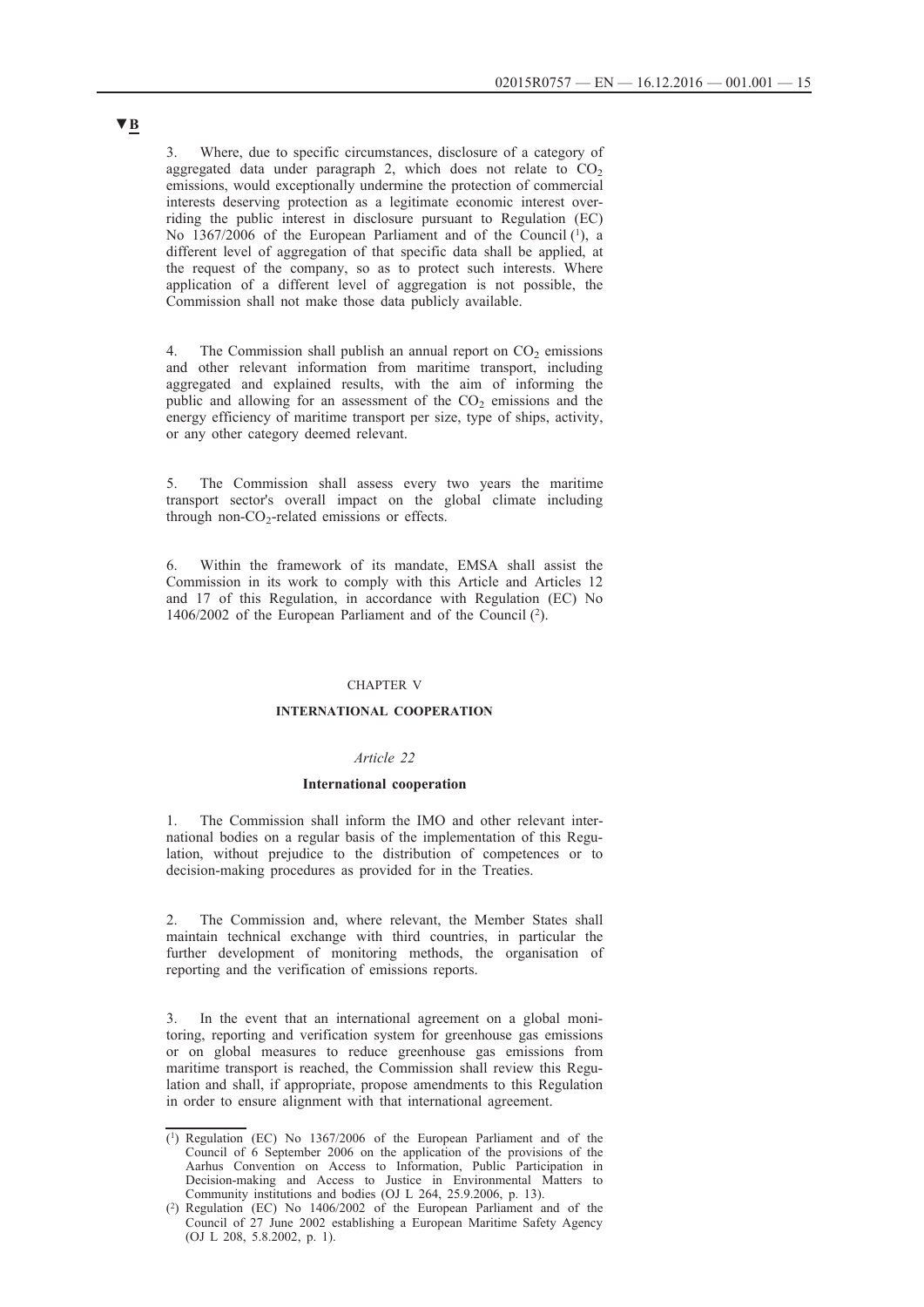#### CHAPTER VI

#### **DELEGATED AND IMPLEMENTING POWERS AND FINAL PROVISIONS**

#### *Article 23*

### **Exercise of delegation**

1. The power to adopt delegated acts is conferred on the Commission subject to the conditions laid down in this Article. It is of particular importance that the Commission follow its usual practice and carry out consultations with experts, including Member States' experts, before adopting those delegated acts.

2. The power to adopt delegated acts referred to in Articles 5(2), 15(5) and 16(3) shall be conferred on the Commission for a period of five years from 1 July 2015. The Commission shall draw up a report in respect of the delegation of power not later than nine months before the end of the five-year period. The delegation of power shall be tacitly extended for periods of an identical duration, unless the European Parliament or the Council opposes such extension not later than three months before the end of each period.

3. The delegation of power referred to in Articles 5(2), 15(5) and 16(3) may be revoked at any time by the European Parliament or by the Council. A decision to revoke shall put an end to the delegation of the power specified in that decision. It shall take effect the day following the publication of the decision in the *Official Journal of the European Union* or at a later date specified therein. It shall not affect the validity of any delegated acts already in force.

As soon as it adopts a delegated act, the Commission shall notify it simultaneously to the European Parliament and to the Council.

5. A delegated act adopted pursuant to Articles 5(2), 15(5) and 16(3) shall enter into force only if no objection has been expressed either by the European Parliament or the Council within a period of two months of notification of that act to the European Parliament and the Council or if, before the expiry of that period, the European Parliament and the Council have both informed the Commission that they will not object. That period shall be extended by two months at the initiative of the European Parliament or of the Council.

### *Article 24*

#### **Committee procedure**

1. The Commission shall be assisted by the Committee established by Article 26 of Regulation (EU) No 525/2013 of the European Parliament and of the Council (1). That Committee shall be a committee within the meaning of Regulation (EU) No 182/2011.

<sup>(1)</sup> Regulation (EU) No 525/2013 of the European Parliament and of the Council of 21 May 2013 on a mechanism for monitoring and reporting greenhouse gas emissions and for reporting other information at national and Union level relevant to climate change and repealing Decision No 280/2004/EC (OJ L 165, 18.6.2013, p. 13).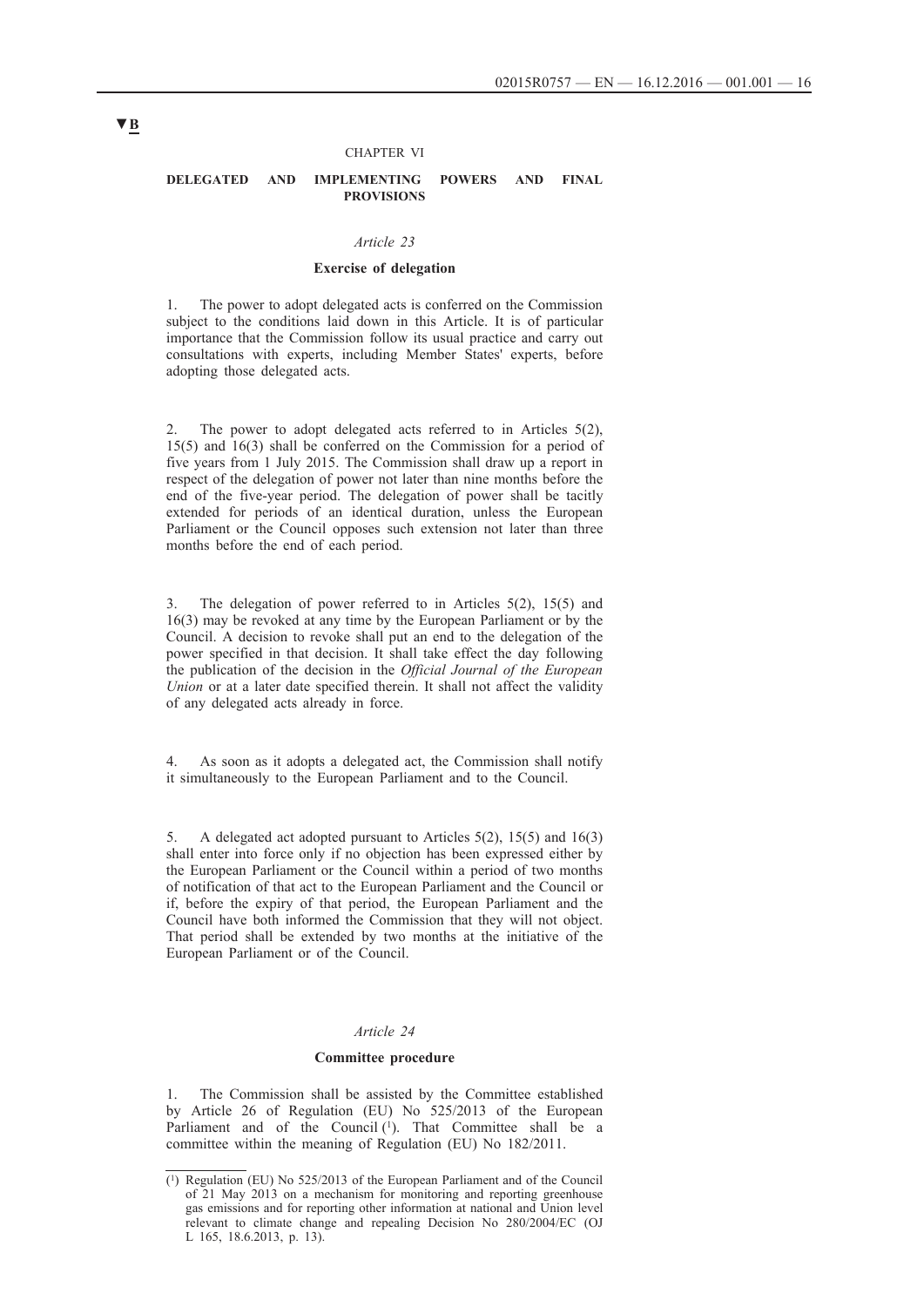2. Where reference is made to this paragraph, Article 5 of Regulation (EU) No 182/2011 shall apply. Where the committee delivers no opinion, the Commission shall not adopt the draft implementing act and the third subparagraph of Article 5(4) of Regulation (EU) No 182/2011 shall apply.

## *Article 25*

### **Amendments to Directive 2009/16/EC**

The following point shall be added to the list set out in Annex IV to Directive 2009/16/EC:

'50. Document of Compliance issued under Regulation (EU) 2015/757 of the European Parliament and of the Council of 29 April 2015 on the monitoring, reporting and verification of carbon dioxide emissions from maritime transport, and amending Directive 2009/16/EC (\*).

(\*) OJ L 123, 19.5.2015, p. 55.'

 $\frac{1}{2}$ 

#### *Article 26*

# **Entry into force**

This Regulation shall enter into force on 1 July 2015.

This Regulation shall be binding in its entirety and directly applicable in all Member States.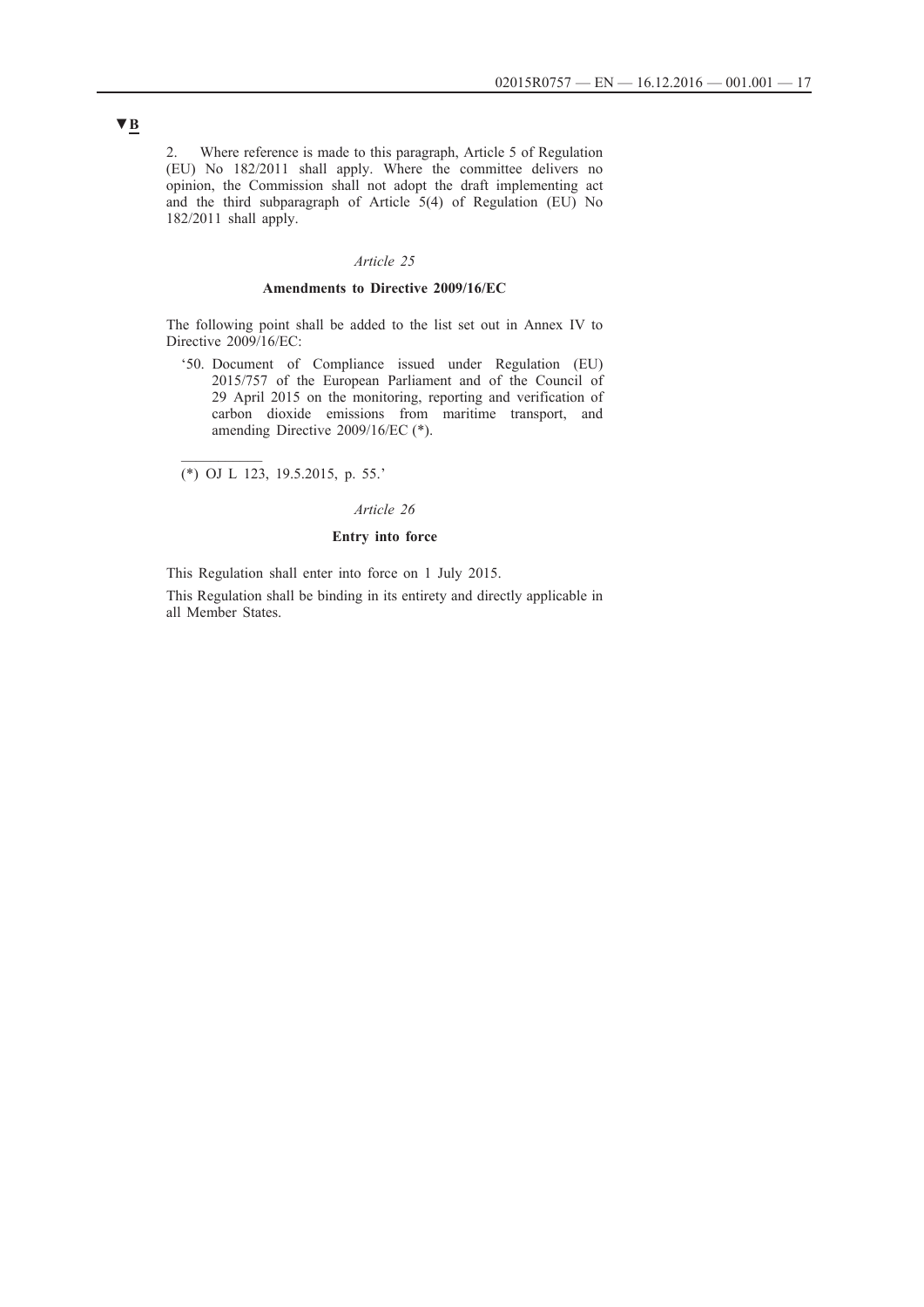#### *ANNEX I*

#### Methods for monitoring CO<sub>2</sub> emissions

# **▼M1**

# A. CALCULATION OF CO<sub>2</sub> EMISSIONS (ARTICLE 9)

For the purposes of calculating  $CO<sub>2</sub>$  emissions companies shall apply the following formula:

Fuel consumption  $\times$  emission factor

Fuel consumption shall include fuel consumed by main engines, auxiliary engines, gas turbines, boilers and inert gas generators.

Fuel consumption within ports at berth shall be calculated separately.

The following default values for emission factors for fuels used on board shall be applied:

|                                  | Type of fuel                         | Reference                                 | Emission factor<br>$(t$ -CO <sub>2</sub> /t-fuel) |
|----------------------------------|--------------------------------------|-------------------------------------------|---------------------------------------------------|
| $1_{-}$                          | Diesel/Gas oil                       | ISO 8217 Grades DMX through<br><b>DMB</b> | 3,206                                             |
| 2.                               | Light fuel oil (LFO)                 | ISO 8217 Grades RMA through<br><b>RMD</b> | 3,151                                             |
| 3.                               | Heavy fuel oil (HFO)                 | ISO 8217 Grades RME through<br><b>RMK</b> | 3,114                                             |
| 4.                               | Liquefied petroleum gas<br>(LPG)     | Propane                                   | 3,000                                             |
|                                  |                                      | Butane                                    | 3,030                                             |
| 5.                               | Liquefied<br>natural<br>gas<br>(LNG) |                                           | 2,750                                             |
| 6.                               | Methanol                             |                                           | 1,375                                             |
| $7_{\scriptscriptstyle{\ddots}}$ | Ethanol                              |                                           | 1,913                                             |

Appropriate emission factors shall be applied for biofuels, alternative non-fossil fuels and other fuels for which no default values are specified.

# **▼B**

### B. METHODS FOR DETERMINING  $CO<sub>2</sub>$  EMISSIONS

The company shall define in the monitoring plan which monitoring method is to be used to calculate fuel consumption for each ship under its responsibility and ensure that once the method has been chosen, it is consistently applied.

Actual fuel consumption for each voyage shall be used and be calculated using one of the following methods:

- (a) Bunker Fuel Delivery Note (BDN) and periodic stocktakes of fuel tanks;
- (b) Bunker fuel tank monitoring on board;
- (c) Flow meters for applicable combustion processes;
- (d) Direct  $CO<sub>2</sub>$  emissions measurements.

Any combination of these methods, once assessed by the verifier, may be used if it enhances the overall accuracy of the measurement.

1. Method A: BDN and periodic stocktakes of fuel tanks

This method is based on the quantity and type of fuel as defined on the BDN combined with periodic stocktakes of fuel tanks based on tank readings. The fuel at the beginning of the period, plus deliveries, minus fuel available at the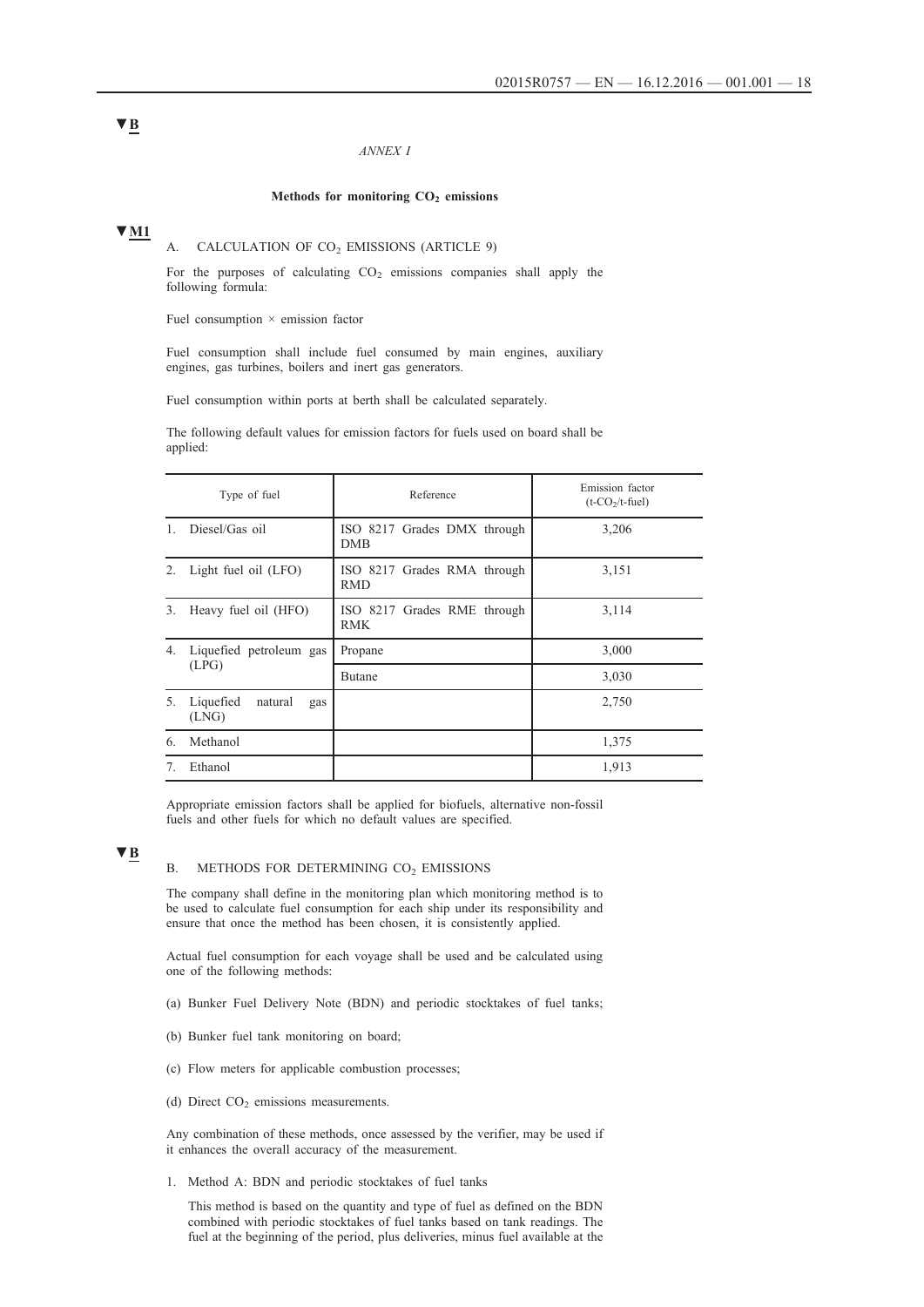end of the period and de-bunkered fuel between the beginning of the period and the end of the period together constitute the fuel consumed over the period.

The period means the time between two port calls or time within a port. For the fuel used during a period, the fuel type and the sulphur content need to be specified.

This method shall not be used when BDN are not available on board ships, especially when cargo is used as a fuel, for example, liquefied natural gas (LNG) boil-off.

Under existing MARPOL Annex VI regulations, the BDN is mandatory, is to be retained on board for three years after the delivery of the bunker fuel and is to be readily available. The periodic stocktake of fuel tanks on-board is based on fuel tank readings. It uses tank tables relevant to each fuel tank to determine the volume at the time of the fuel tank reading. The uncertainty associated with the BDN shall be specified in the monitoring plan. Fuel tank readings shall be carried out by appropriate methods such as automated systems, soundings and dip tapes. The method for tank sounding and uncertainty associated shall be specified in the monitoring plan.

Where the amount of fuel uplift or the amount of fuel remaining in the tanks is determined in units of volume, expressed in litres, the company shall convert that amount from volume to mass by using actual density values. The company shall determine the actual density by using one of the following:

(a) on-board measurement systems;

### **▼M1**

- (b) the density measured by the fuel supplier at fuel uplift and recorded on the fuel invoice or BDN;
- (c) the density measured in a test analysis conducted in an accredited fuel test laboratory, where available.

### **▼B**

The actual density shall be expressed in kg/l and determined for the applicable temperature for a specific measurement. In cases for which actual density values are not available, a standard density factor for the relevant fuel type shall be applied once assessed by the verifier.

2. Method B: Bunker fuel tank monitoring on-board

This method is based on fuel tank readings for all fuel tanks on-board. The tank readings shall occur daily when the ship is at sea and each time the ship is bunkering or de-bunkering.

The cumulative variations of the fuel tank level between two readings constitute the fuel consumed over the period.

The period means the time between two port calls or time within a port. For the fuel used during a period, the fuel type and the sulphur content need to be specified.

Fuel tank readings shall be carried out by appropriate methods such as automated systems, soundings and dip tapes. The method for tank sounding and uncertainty associated shall be specified in the monitoring plan.

Where the amount of fuel uplift or the amount of fuel remaining in the tanks is determined in units of volume, expressed in litres, the company shall convert that amount from volume to mass by using actual density values. The company shall determine the actual density by using one of the following:

- (a) on-board measurement systems;
- (b) the density measured by the fuel supplier at fuel uplift and recorded on the fuel invoice or BDN;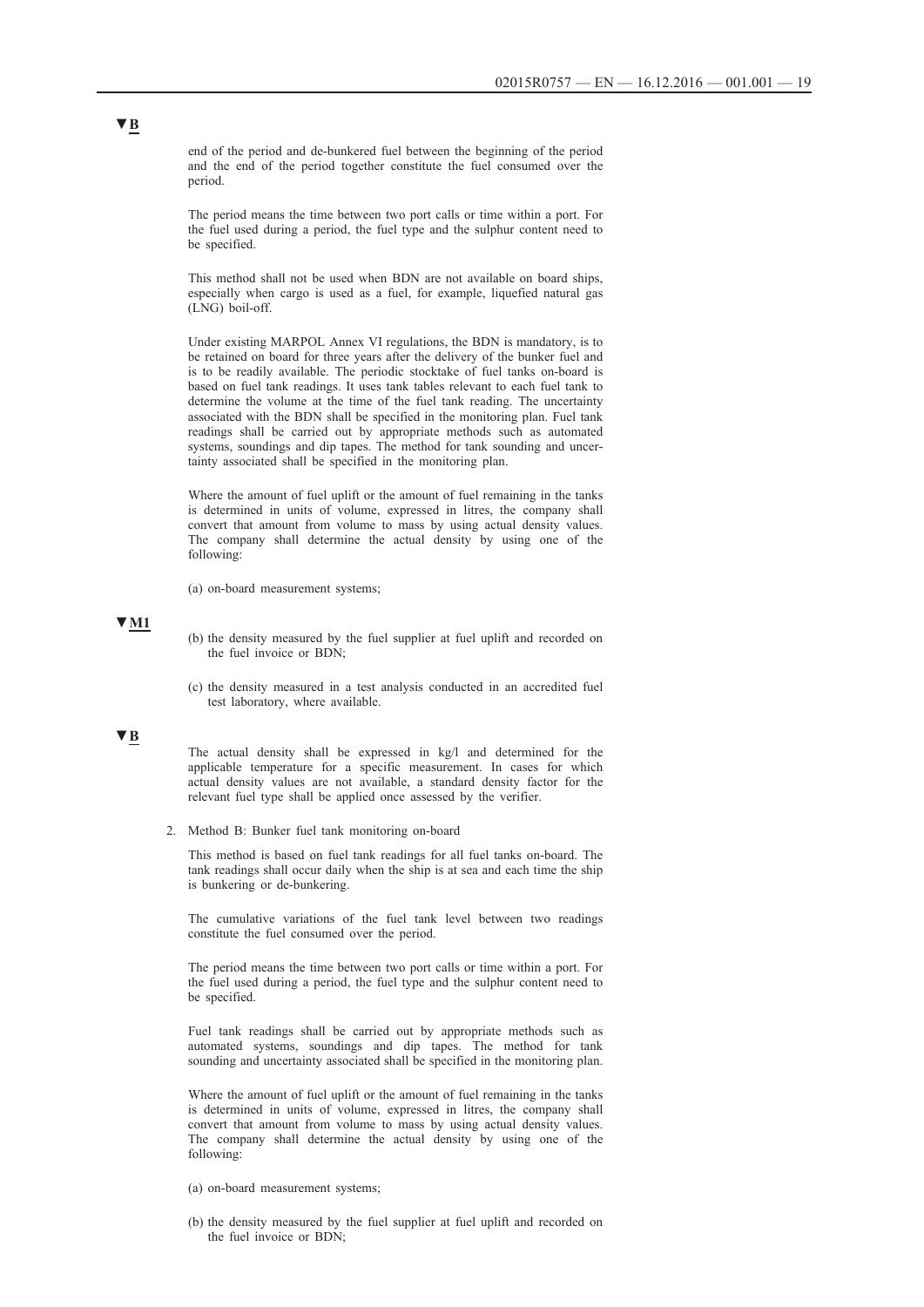(c) the density measured in a test analysis conducted in an accredited fuel test laboratory, where available.

The actual density shall be expressed in kg/l and determined for the applicable temperature for a specific measurement. In cases for which actual density values are not available, a standard density factor for the relevant fuel type shall be applied once assessed by the verifier.

3. Method C: Flow meters for applicable combustion processes

This method is based on measured fuel flows on-board. The data from all flow meters linked to relevant  $CO<sub>2</sub>$  emission sources shall be combined to determine all fuel consumption for a specific period.

The period means the time between two port calls or time within a port. For the fuel used during a period, the fuel type and the sulphur content need to be monitored.

The calibration methods applied and the uncertainty associated with flow meters used shall be specified in the monitoring plan.

Where the amount of fuel consumed is determined in units of volume, expressed in litres, the company shall convert that amount from volume to mass by using actual density values. The company shall determine the actual density by using one of the following:

(a) on-board measurement systems;

### **▼M1**

- (b) the density measured by the fuel supplier at fuel uplift and recorded on the fuel invoice or BDN;
- (c) the density measured in a test analysis conducted in an accredited fuel test laboratory, where available.

#### **▼B**

The actual density shall be expressed in kg/l and determined for the applicable temperature for a specific measurement. In cases for which actual density values are not available, a standard density factor for the relevant fuel type shall be applied once assessed by the verifier.

4. Method D: Direct  $CO<sub>2</sub>$  emissions measurement

The direct  $CO<sub>2</sub>$  emissions measurements may be used for voyages and for CO2 emissions occurring in ports located in a Member State's jurisdiction.  $CO<sub>2</sub>$  emitted shall include  $CO<sub>2</sub>$  emitted by main engines, auxiliary engines, gas turbines, boilers and inert gas generators. For ships for which reporting is based on this method, the fuel consumption shall be calculated using the measured  $CO<sub>2</sub>$  emissions and the applicable emission factor of the relevant fuels.

This method is based on the determination of  $CO<sub>2</sub>$  emission flows in exhaust gas stacks (funnels) by multiplying the  $CO<sub>2</sub>$  concentration of the exhaust gas with the exhaust gas flow.

The calibration methods applied and the uncertainty associated with the devices used shall be specified in the monitoring plan.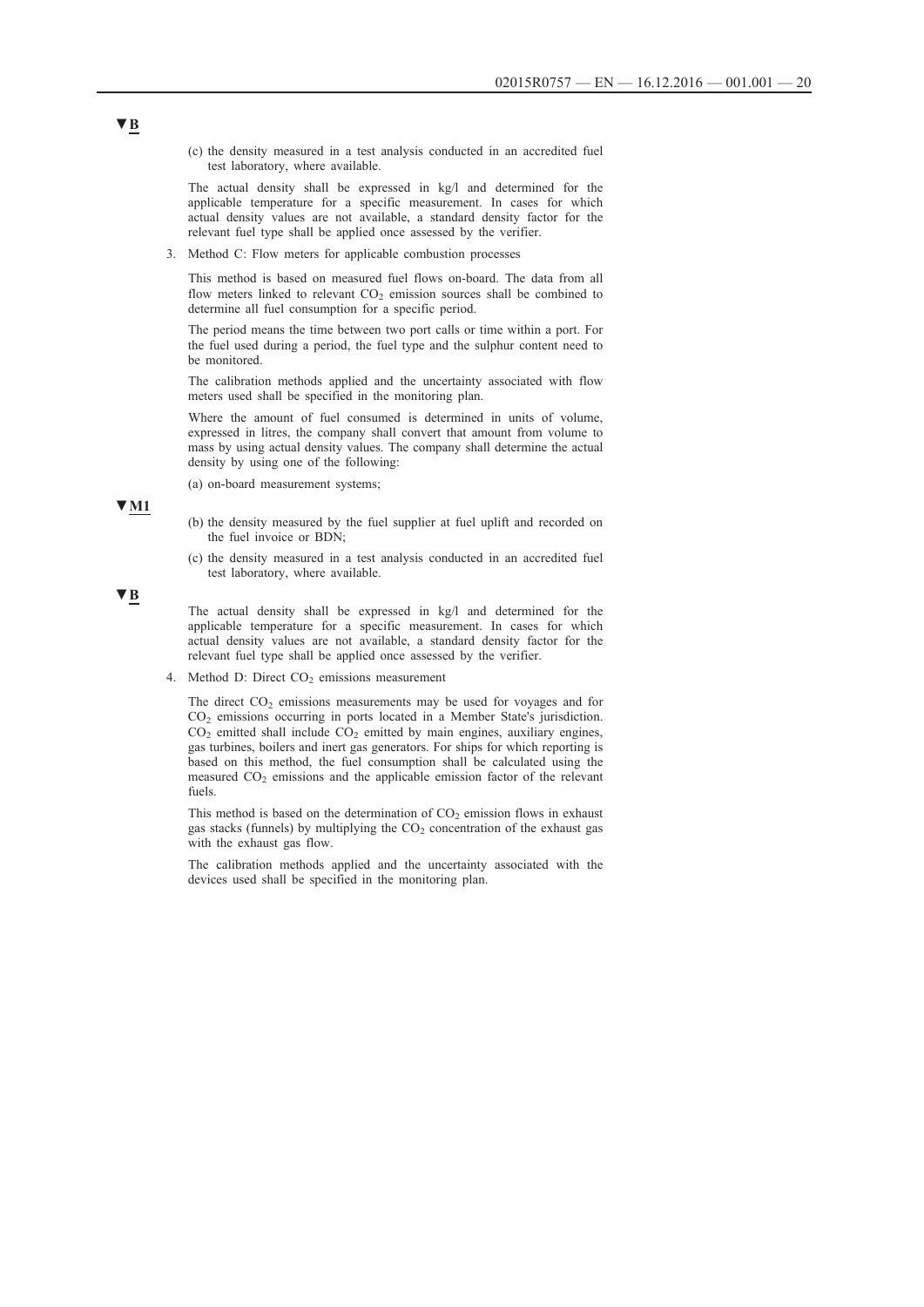#### *ANNEX II*

#### **Monitoring of other relevant information**

- A. MONITORING ON A PER VOYAGE BASIS (ARTICLE 9)
- 1. For the purposes of monitoring other relevant information on a per-voyage basis (Article 9(1)), companies shall respect the following rules:
	- (a) **►M1** the date and hour of departure from berth and arrival at berth shall be considered using Greenwich Mean Time (GMT/UTC). ◄ The time spent at sea shall be calculated based on port departure and arrival information and shall exclude anchoring;
	- (b) the distance travelled may be either the distance of the most direct route between the port of departure and the port of arrival or the real distance travelled. In the event of the use of the distance of the most direct route between the port of departure and the port of arrival, a conservative correction factor should be taken into account to ensure that the distance travelled is not significantly underestimated. The monitoring plan shall specify which distance calculation is used and, if necessary, the correction factor used. **►M1** The distance travelled shall be determined from berth of the port of departure to berth of the port of arrival and shall be expressed in nautical miles; ◄
	- (c) transport work shall be determined by multiplying the distance travelled with the amount of cargo carried;
	- (d) for passenger ships, the number of passengers shall be used to express cargo carried. For all other categories of ships, the amount of cargo carried shall be expressed either as metric tonnes or as standard cubic metres of cargo, as appropriate;
	- (e) **►M1** for ro-ro ships, cargo carried shall be defined as the mass of cargo on board, determined as the actual mass or as the number of cargo units (trucks, cars, etc.) or occupied lane-metres multiplied by default values for their weight.

For the purposes of this Regulation, 'ro-ro ship' means a ship designed for the carriage of roll-on-roll-off cargo transportation units or with rollon-roll-off cargo spaces;

(f) for container ships, cargo carried shall be defined as the total weight in metric tonnes of the cargo or, failing that, the amount of 20-foot equivalent units (TEU) multiplied by default values for their weight. Where cargo carried by a container ship is defined in accordance with applicable IMO Guidelines or instruments pursuant to the Convention for the Safety of Life at Sea (SOLAS Convention), that definition shall be deemed to comply with this Regulation.

For the purposes of this Regulation, 'container ship' means a ship designed exclusively for the carriage of containers in holds and on deck;

- (g) the determination of cargo carried for categories of ships other than passenger ships, ro-ro ships and container ships shall enable the taking into account, where applicable, of the weight and volume of cargo carried and the number of passengers carried. Those categories shall include, inter alia, tankers, bulk carriers, general cargo ships, refrigerated cargo ships, vehicle carriers and combination carriers.
- 2. In order to ensure uniform conditions for the application of point (g) of paragraph 1, the Commission shall adopt, by means of implementing acts, technical rules specifying the parameters applicable to each of the other categories of ships referred to under that point.

Those implementing acts shall be adopted not later than 31 December 2016 in accordance with the examination procedure referred to in Article 24(2).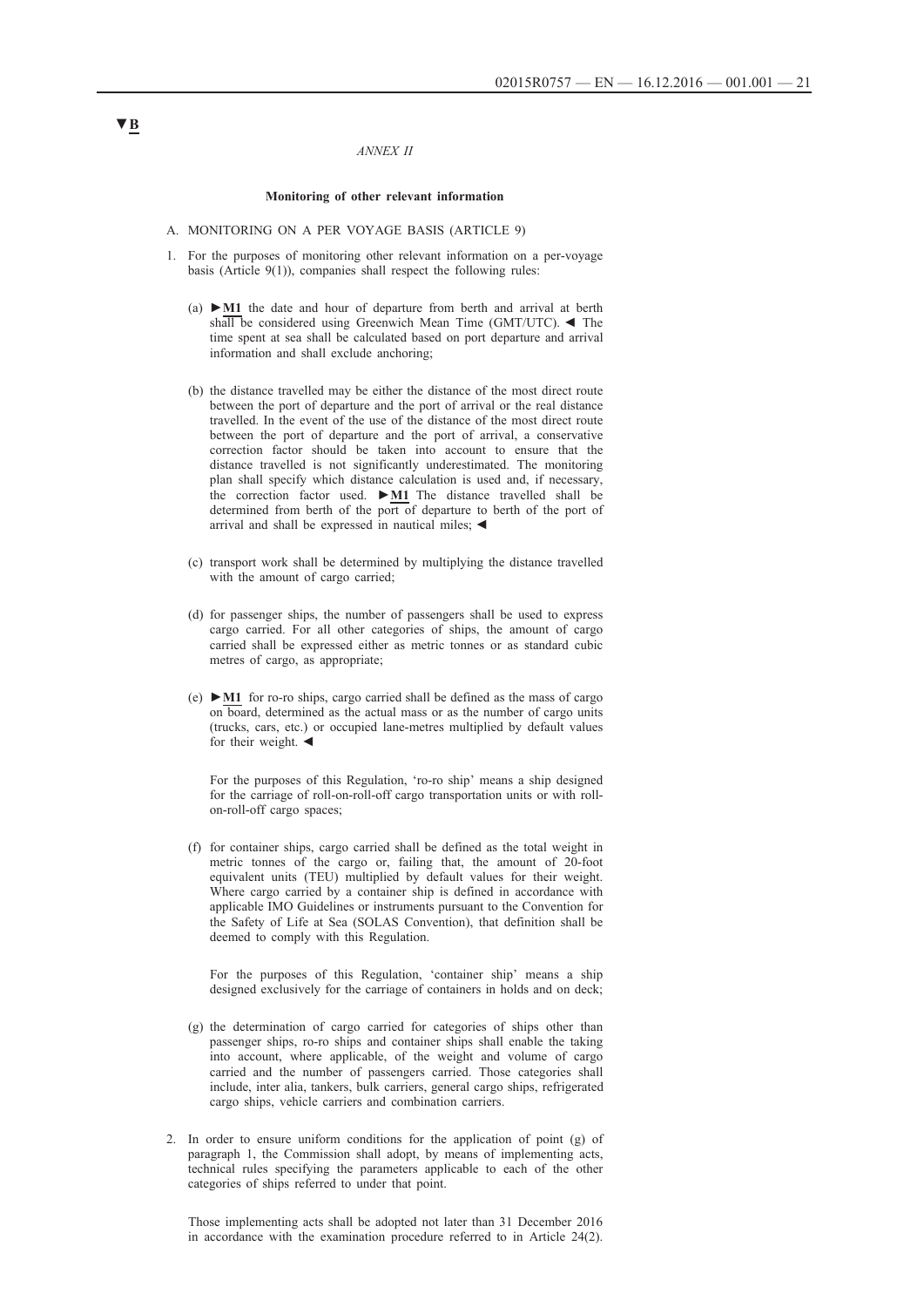The Commission, by means of implementing acts, may revise, where appropriate, the applicable parameters referred to in point (g) of paragraph 1. Where relevant, the Commission shall also revise those parameters to take account of amendments to this Annex pursuant to Article 5(2). Those implementing acts shall be adopted in accordance with the examination procedure referred to in Article 24(2).

- 3. In complying with the rules referred to in paragraphs 1 and 2, companies may also choose to include specific information relating to the ship's ice class and to navigation through ice.
- B. MONITORING ON AN ANNUAL BASIS (ARTICLE 10)

For the purposes of monitoring other relevant information on an annual basis, companies shall respect the following rules:

The values to be monitored under Article 10 shall be determined by aggregation of the respective per voyage data.

Average energy efficiency shall be monitored by using at least four indicators: fuel consumption per distance, fuel consumption per transport work,  $CO<sub>2</sub>$ emissions per distance and  $CO<sub>2</sub>$  emissions per transport work, which shall be calculated as follows:

Fuel consumption per distance = total annual fuel consumption/total distance travelled

Fuel consumption per transport work = total annual fuel consumption/total transport work

 $CO<sub>2</sub>$  emissions per distance = total annual  $CO<sub>2</sub>$  emissions/total distance travelled  $CO<sub>2</sub>$  emissions per transport work = total annual  $CO<sub>2</sub>$  emissions/total transport

work.

In complying with these rules, companies may also choose to include specific information relating to the ship's ice class and to navigation through ice, as well as other information related to the fuel consumed and  $CO<sub>2</sub>$  emitted, differentiating on the basis of other criteria defined in the monitoring plan.